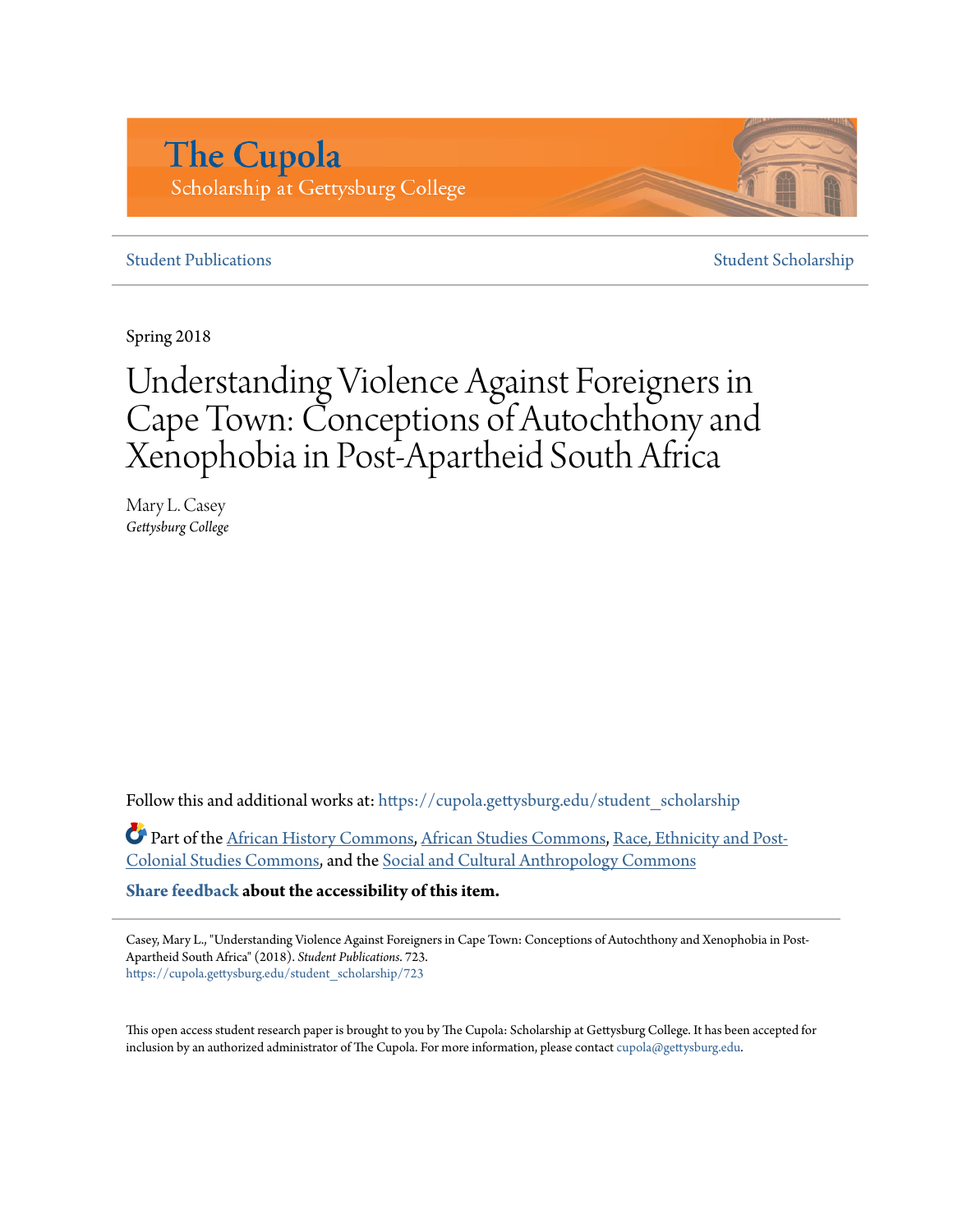# Understanding Violence Against Foreigners in Cape Town: Conceptions of Autochthony and Xenophobia in Post-Apartheid South Africa

# **Abstract**

Examining the correlation between the history of colonialism and structures of Apartheid in South Africa and the current xenophobic violence experienced by Black African immigrants settling in Cape Town. This thesis explores theories of autochthony and belonging in the context of Cape Town, Black South African relationships and ownership of land, access to resources and opportunities for employment, and the continued disenfranchisement of Black South Africans in the wake of Apartheid. These components of the issue of xenophobia in Cape Town are factored into an analysis of how and why violence persists against immigrants in the city.

# **Keywords**

Cape Town, South Africa, Xenophobia, Autochthony, Belonging, Colonialism, Apartheid

### **Disciplines**

African History | African Studies | Anthropology | Race, Ethnicity and Post-Colonial Studies | Social and Cultural Anthropology

# **Comments**

Written as a senior thesis in Anthropology.

### **Creative Commons License**

**[Creative](https://creativecommons.org/licenses/by/4.0/)** 

**This work is licensed under a** [Creative Commons Attribution 4.0 License.](https://creativecommons.org/licenses/by/4.0/) License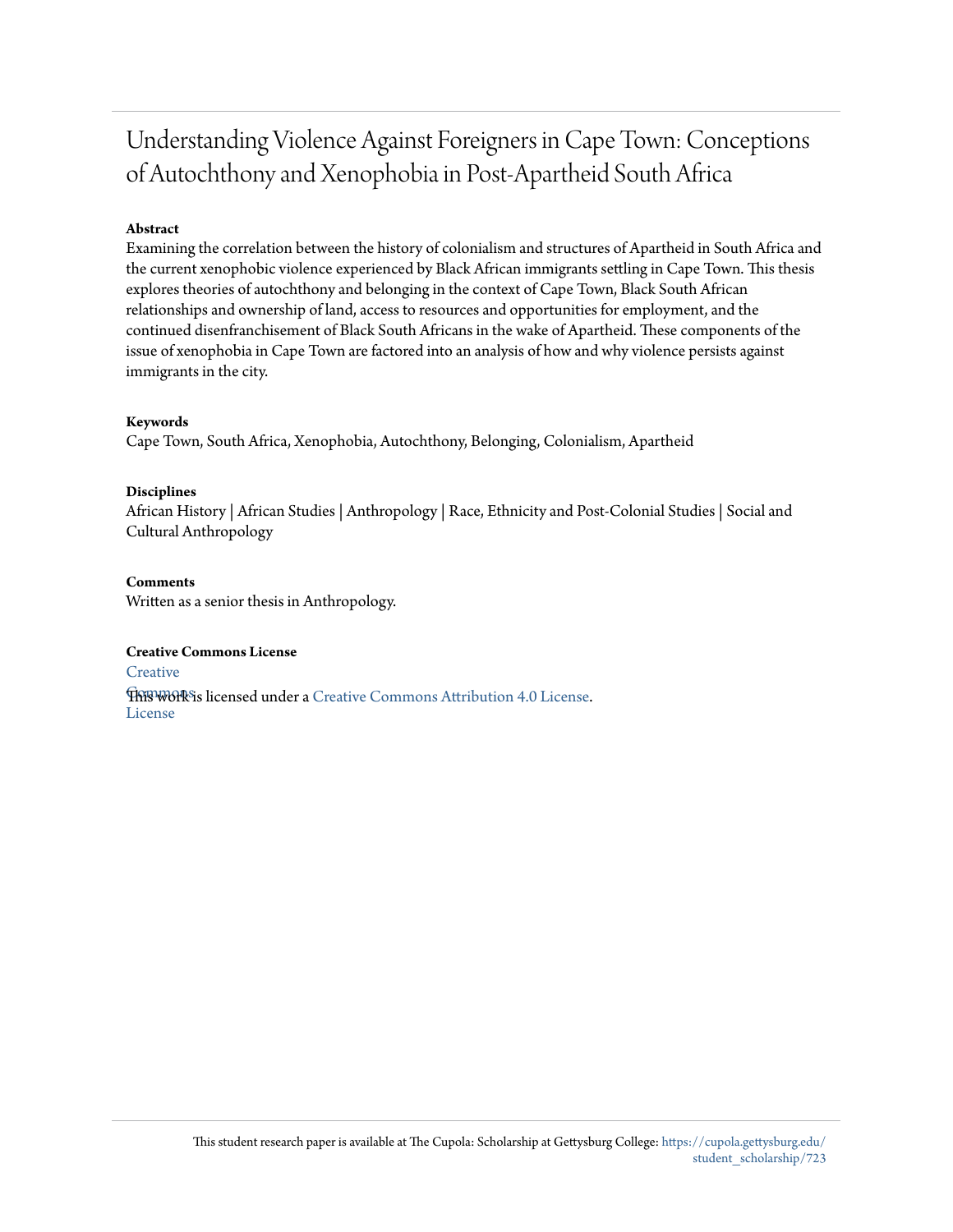Understanding Violence Against Foreigners in Cape Town: Conceptions of Autochthony and Xenophobia in Post-Apartheid South Africa

> Mary Casey Department of Anthropology Gettysburg College

> > Honors Thesis Spring 2018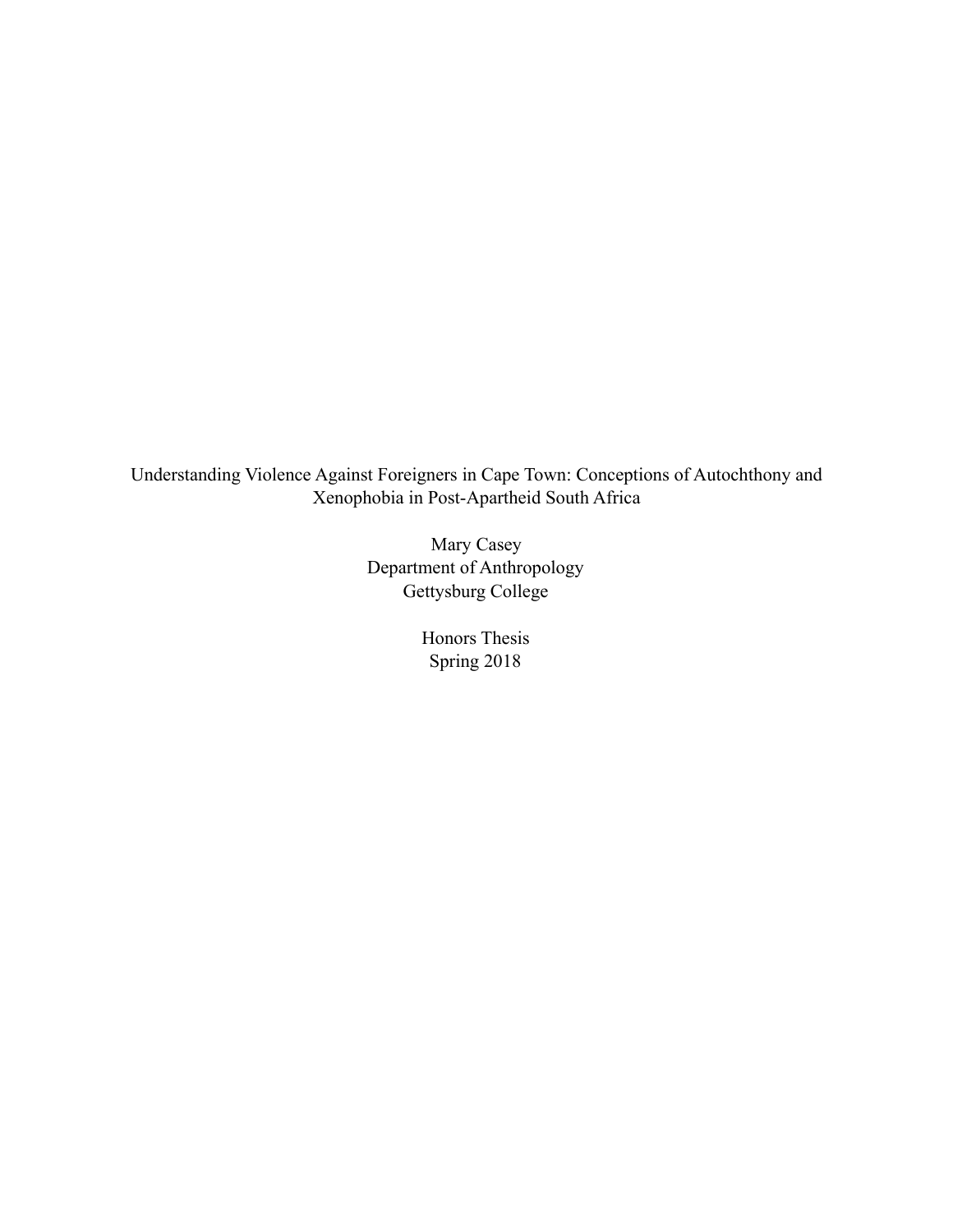# **Acknowledgements**

I would be remiss if I did not extend an innumerable thanks to Stewart Chirova, Emma Arogundade, and Tabisa Dyonase, academic and coordinating staff at SIT's Multiculturalism and Human Rights headquarters in Cape Town, South Africa, for providing me with the guidance and opportunity to grow both personally and intellectually, and for providing me with the tools to approach topics within the context of Cape Town intersectionally. Additionally, this thesis is dedicated to the families in Cape Town and Tshabo 2 who welcomed me into their homes. A special recognition must be provided for Tata Mlandel Tsu Tsu, who passed away in April of 2019; my memory of him shall never fade.

I am truly appreciative of the Anthropology faculty members on my honors thesis committee, Dr. Donna Perry and Dr. Mathew Amster, for their time, support, and constructive feedback throughout the research, writing, and revision process of my paper. I would also like to thank the entirety of the department faculty who have all played a significant role in helping me find my passion for anthropology over the course of my Gettysburg College career.

I would like to extend a sincere thank you to the individuals who agreed to participate in my project, and to the individuals I met while in Cape Town, who have continuously provided me with a wealth of knowledge and friendship.

Finally, without the support of my parents, Linda and Jack Casey, the fruits of my academic and personal growth would not be possible. I love you both endlessly.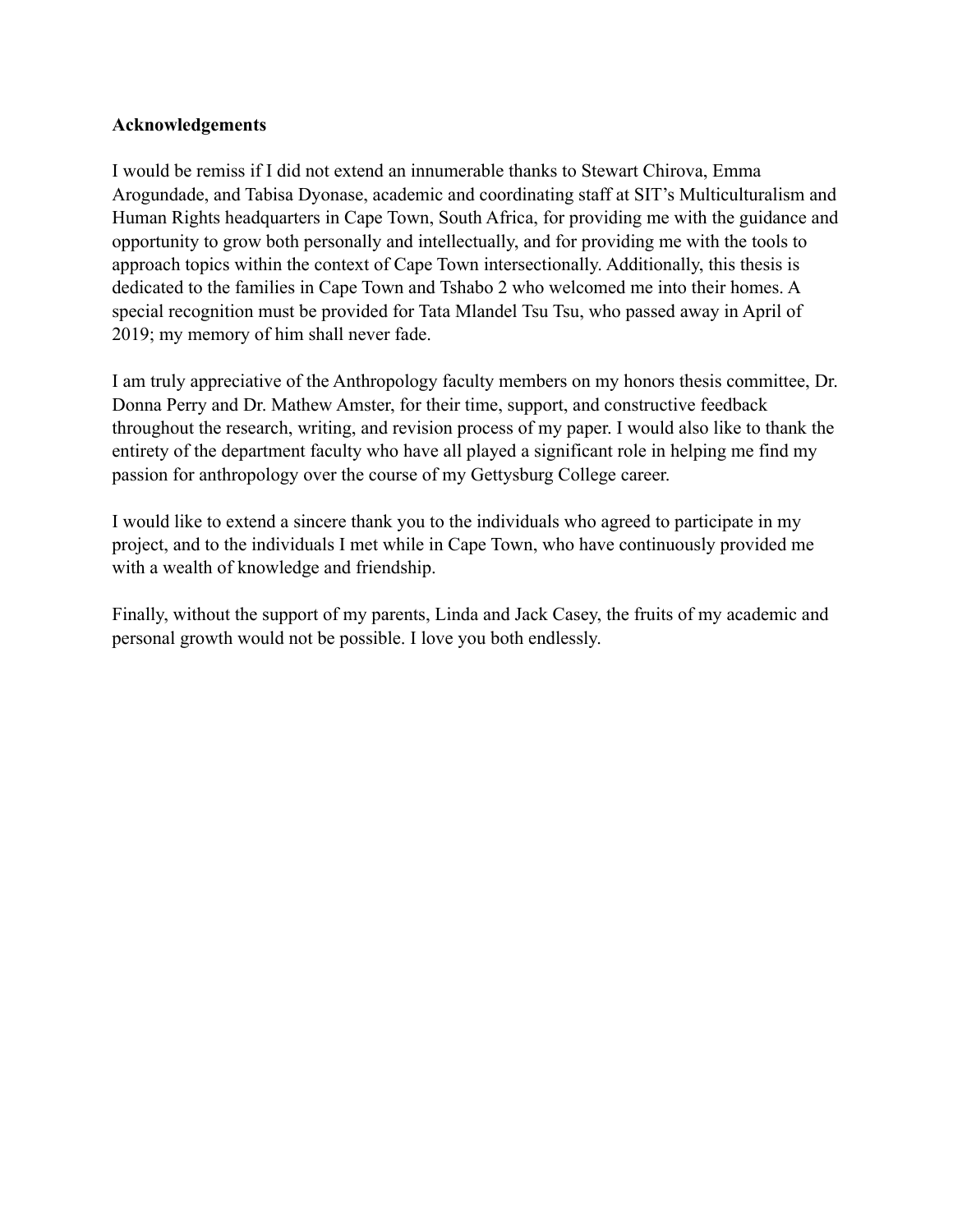# **Table of Contents**

| Autochthony and Xenophobia in Global and Local Perspectives15         |  |
|-----------------------------------------------------------------------|--|
| Alternative Theories of Violence Against Foreigners in South Africa24 |  |
|                                                                       |  |
|                                                                       |  |
|                                                                       |  |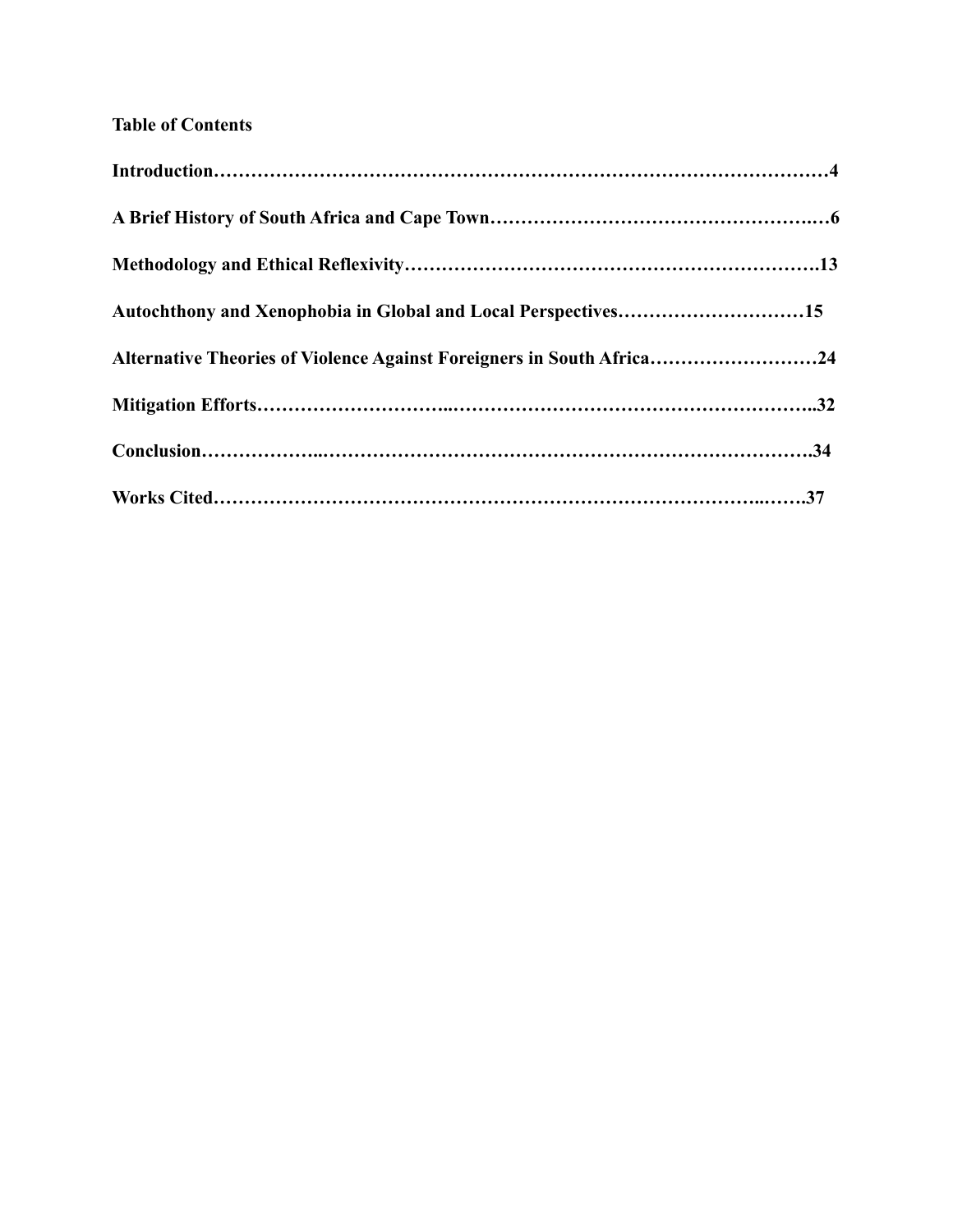# **Introduction**

 I awoke to a tap on the door, and knew it was time to begin my first day of classes at SIT. Walking down the small corridor of my new home for the next 19 days, I heard gospel music coming from the radio, as Mama stood in the kitchen preparing the plastic tray that held my breakfast. I brought my tray to the table, watching Mama walk to the loveseat and melt down into the cushion. She had taken her vacation, she told me, when she had confirmed the dates for the duration of my stay with the home stay coordinator for the SIT office. We locked our eyes on the eNCA morning news, and I listened as Mama translated from isiXhosa to English for me. A news segment featured a Zimbabwean man who worked as an immigrant laborer on a farm in the Gauteng province. This man spoke while English translations appeared at the bottom of the television screen, as he explained his situation and defeatedly claimed that his income averaged about R20 per week, or approximately \$2.00. Mama shook her head and whispered "shame" underneath her breath, as she looked at me and said that a person would only be able to buy just a loaf of bread and milk with that amount. Her tone of voice then shifted as she began to speak of Somali immigrants in relation to job security in South Africa. Mama was adamant that Somali immigrants were "stealing" jobs away from Capetownian citizens who "worked hard" and were deserving of employment opportunities in post-Apartheid South Africa.

 Mama's sentiments exemplify the xenophobic attitudes held by South Africans as overt and covert violence becomes increasingly common. The intent of this research is to explore local and scholarly perceptions of xenophobia and autochthony in Cape Town. This research will examine the experiences of immigrants who are vulnerable to overt and covert xenophobic attacks in Cape Town, and will attempt to develop a culturally and historically informed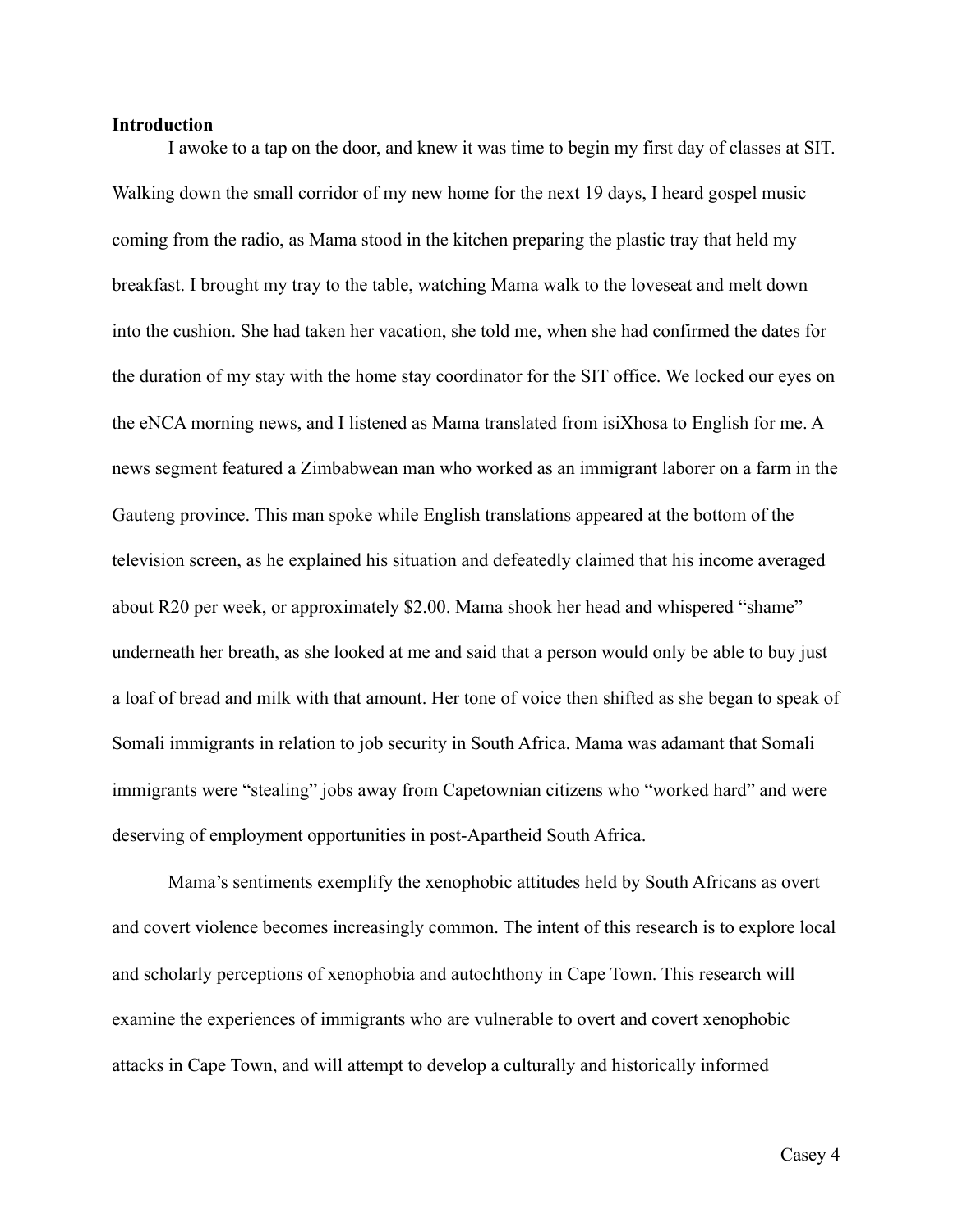understanding of why xenophobia is perpetuated. Scholars and current online news publications suggest that violence against foreigners, predominantly Black immigrants from various African nations, is perpetuated by Black South Africans in townships in major cities like Cape Town, Johannesburg, and Durban. This paper argues that the historical legacy of structural, economic, and spatial complications of Apartheid that systematically disenfranchised Black South Africans exacerbates this unique form of xenophobia in Cape Town.

 This paper will first situate the narrative of South Africa and more specifically, Cape Town, in a timeline that highlights a history of physical and linguistic migration. This information will contextualize the movement and interactions of peoples and languages within South Africa to demonstrate that the immigration of Africans from beyond the South African border is part of a longstanding pattern of spatial fluidity. I will then provide a brief historical overview of significant pieces of Apartheid legislation and implementation that are directly related to my argument that exclusionary politics have played into contemporary ideas of autochthony. I focus on land expropriation, spatial segregation and the creation of townships, as well as the economic and political disenfranchisement of Black South Africans. The intention of this research is to explore how xenophobia and xenophobic sentiment in Cape Town is unique in its origins but also interconnected with global conflict and social movements evident in the rise of autochthonous movements in many parts of the world. Additionally, I will analyze issues of autochthony and belonging as they relate to instances of current violence in Cape Town. I will incorporate the scholarly works of anthropologists, academics, and journalists into my analysis and discussion of theories as to why xenophobic sentiment and issues of autochthony persist in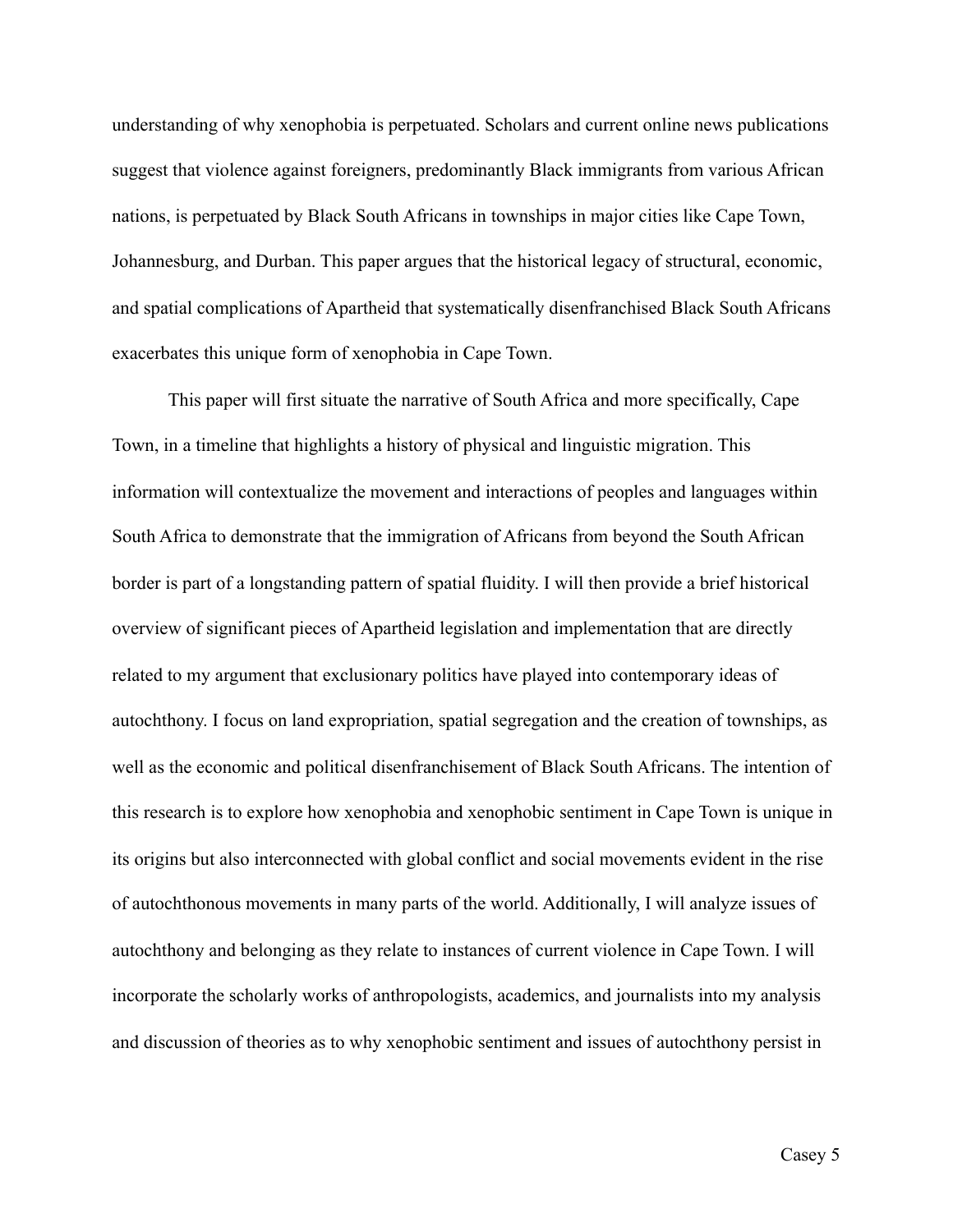the city. I will also utilize my personal ethnographic fieldwork experience from the Spring of 2017 to inform my analysis and discussion.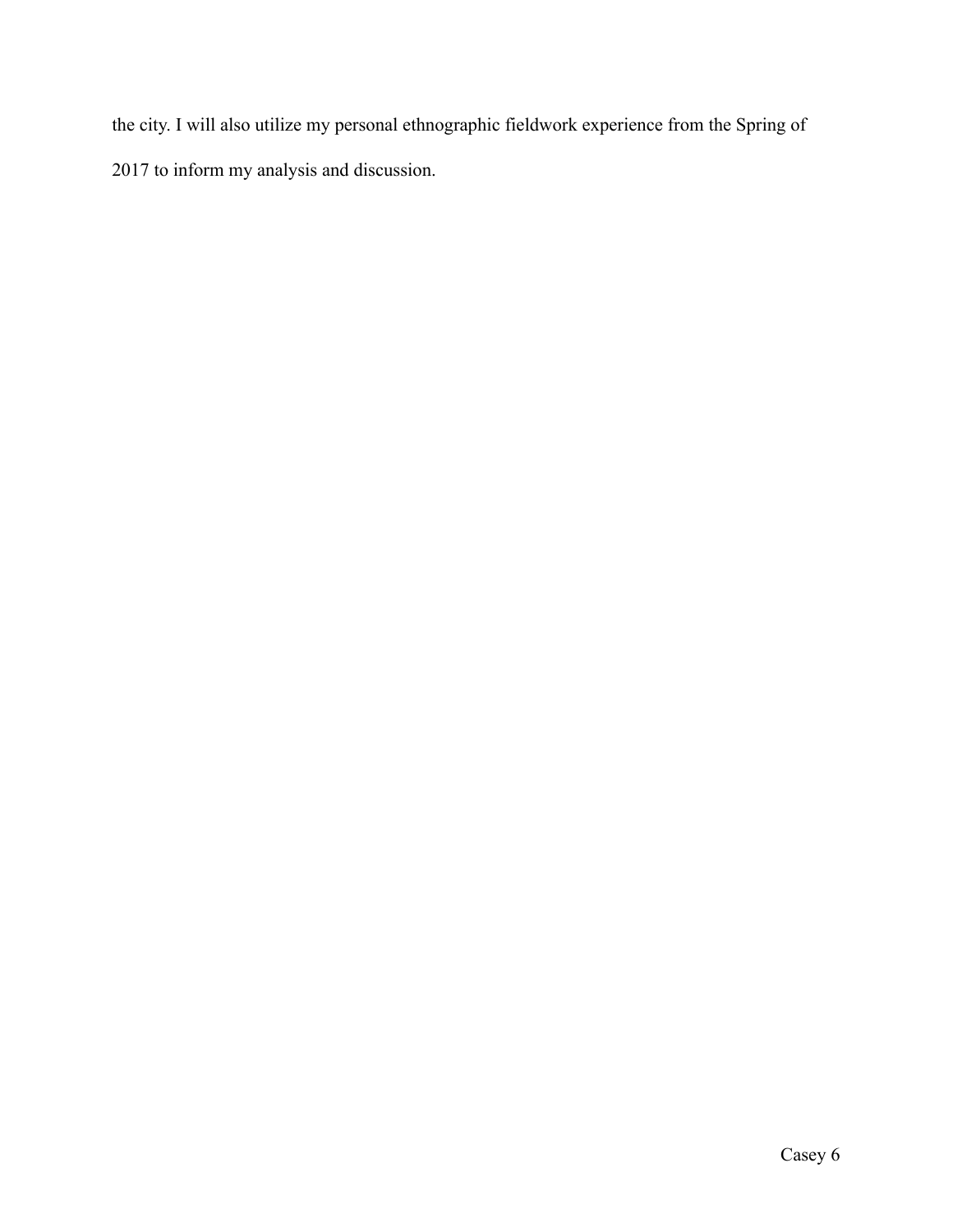# **A Brief History of South Africa and Cape Town**

 A brief overview of the history of South Africa and Cape Town is a necessary foundation for my analysis of why South Africa is experiencing anti-immigrant sentiment and violence. The current socio-economic, political, and cultural milieu have been molded by South Africa's history of precolonial ethnolinguistic migrations, colonialism, Apartheid, and the formation of a democratic South Africa. I will utilize the diachronic approach regularly in my analysis and interpretation of the present xenophobia and violence in Cape Town.

 Prior to colonial occupation and the geographical mapping of imperial borders to solidify territories, the South African region experienced heightened movement and conflict between ethnolinguistic groups during the great Bantu migrations. Populations of ethnic groups living in the region of western Africa began migrating south around 1,000 B.C.E. The Bantu language split further as populations continued into what is now present-day South Africa, to form the Nguni languages, shared between Xhosa and Zulu peoples. The San and the Khoi peoples were already inhabitants of the south western territory of what is now Cape Town in the Western Cape province of South Africa. I insert this brief overview of ethnolinguistic migration to suggest that the migration and interactions of peoples in southern Africa and in South Africa in particular, is not a recent phenomenon, and only began to be restricted and regulated with the formation of nation states and established borders in the late 1800s.

 Population flows continued into the colonial era. The Cape of South Africa, the southern most point of the continent, was officially subjected to Dutch political and economic rule in the year 1652, with the establishment of a refreshment and service port owned and operated by the Dutch East Indian Trading Company. The port brought with it increased European presence in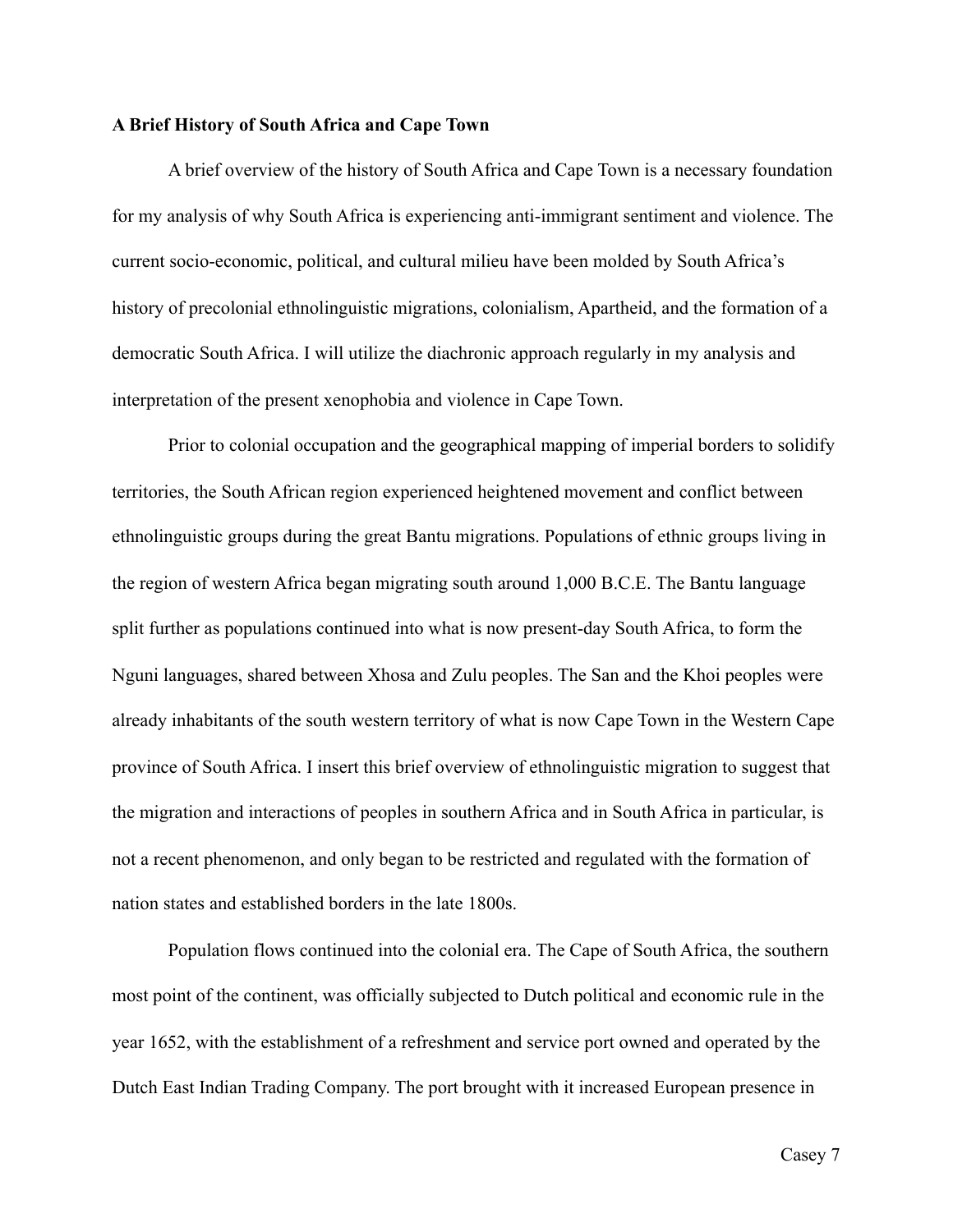the Cape of South Africa as it was considered a strategic and convenient location between the Atlantic and Indian oceans for merchant ships to replenish resources and trade goods. This increased arrival of foreign bodies to the Cape led to the creation of settlements near the surrounding port operations. The inhabitants of the land who were present during the establishment of the port, the San and the Khoi peoples, were effectively displaced from their local environments by Dutch colonial rule and settler expansion. In 1795 the British began occupation of the territory and the Cape of South Africa became recognized as the Cape Colony. Dutch settlers, also known as Boers or voortrekkers, migrated north and east outside of British jurisdiction, a migration known as the Great Trek. This migration brought Dutch settlers into contact and conflict with Ndebele, Xhosa, and Zulu ethnolinguistic communities, leading the latter to flee. Different ethnolinguistic groups of peoples have been displaced for various and interconnected reasons throughout the history of South Africa, and I suggest that this history is representative of a continuum of migration, conflict, and conceptions of autochthony in Cape Town.

 Although there was much movement of peoples during the colonial era, this period also saw the first implementation of exclusionary policies whereby White colonists attempted to limit population mobility and restrict the entry of Black South Africans into certain spaces. The history of exclusionary policies, which I review here, forms an important backdrop to contemporary xenophobia. British imperial expansion persisted in its efforts to systematically expropriate land from the ethnolinguistically diverse Black populations that occupied the geographic space of the Cape and of South Africa. As territory was increasingly consolidated by the British, and gold was discovered in the Witwatersrand, the Boers and the British colonial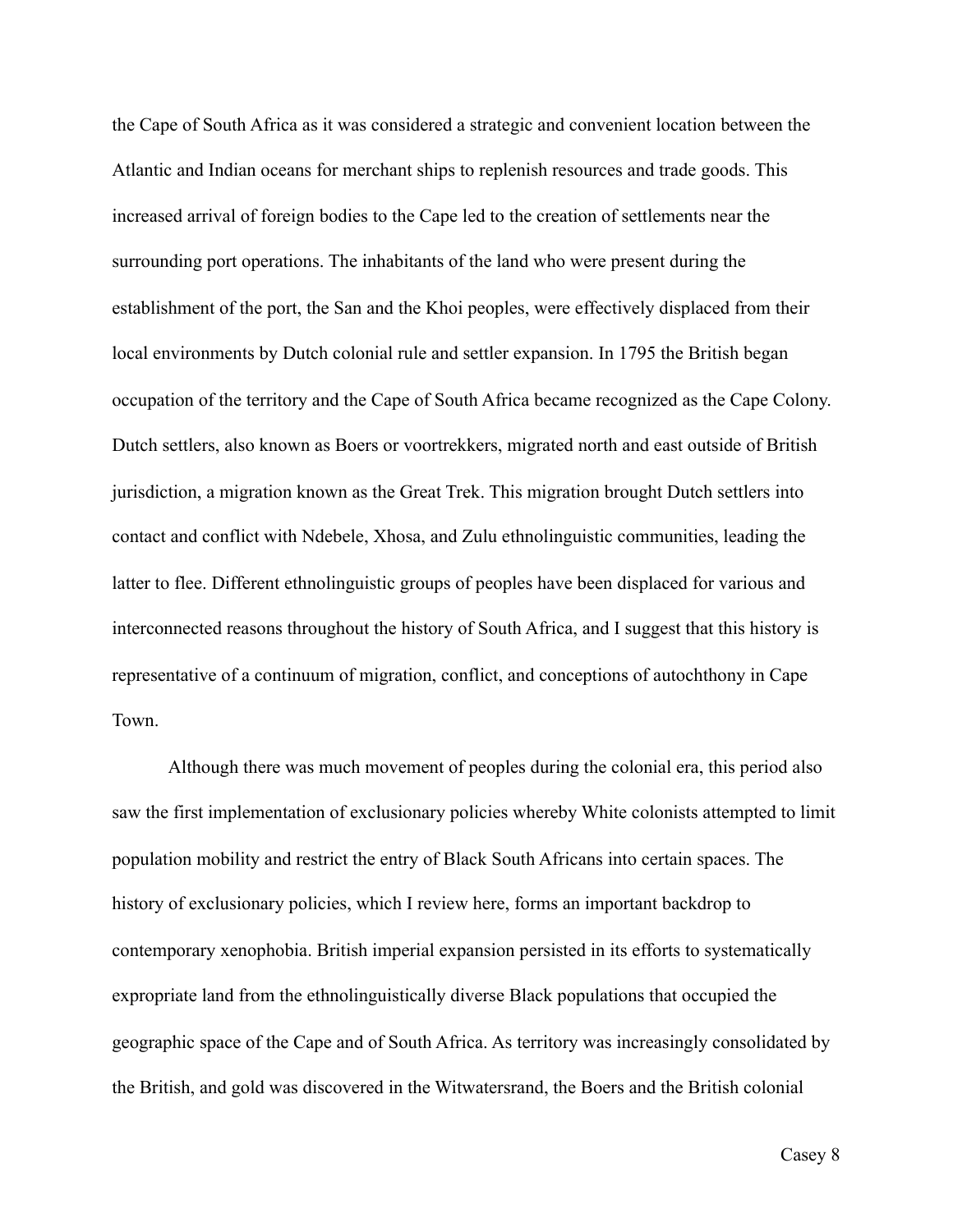army came into armed conflict with one another (SAHO, 2017). The first Anglo-Boer war brokeout in 1880 and ceased in 1881, but tensions and conflict was reinvigorated from 1899-1902 (SAHO, 2017). Following negotiations, the Union of South Africa was established on May 21, 1910, as colonial British authorities and Boers, also known as Afrikaners, agreed to coexist in political unity. The Union of South Africa became a formally recognized entity of the British empire, and the government was comprised entirely of White English and Afrikaans speaking officials. This government was exclusive of Black political representation, and therefore South Africa experienced a continued presence of White politics that sought to expropriate, segregate, disenfranchise, and expand separate from the Black population (Feinberg, 1993).

 Segregation legislation ensued after the formation of the Union, and Feinberg (1993) argues that the Native Land Act of 1913, the first piece of significant legislation to actively and systematically expropriate land from, and move, the Black population east, dramatically influenced and laid the foundation for Apartheid. Seven percent of the total geographic space of the Union of South Africa was divided, reserved, and allocated for the Black population (Feinberg, 1993). Effectively, the White minority government and population would be in control of the remaining ninety-three percent of the land available, while also indirectly controlling the reserved areas, as Black South Africans were not legally able to acquire land outside of the reserved areas (Feinberg, 1993). The history of land expropriation in South Africa remains significant as I explore the arguments surrounding current xenophobic sentiment and violence.

The Nationalist Party, primarily made up of Afrikaner nationalists, won the electoral vote in 1948. Apartheid was conceived, intentionally designed, and implemented so as to segregate the ethnolinguistically diverse populations in South Africa, and to secure and promote Afrikaner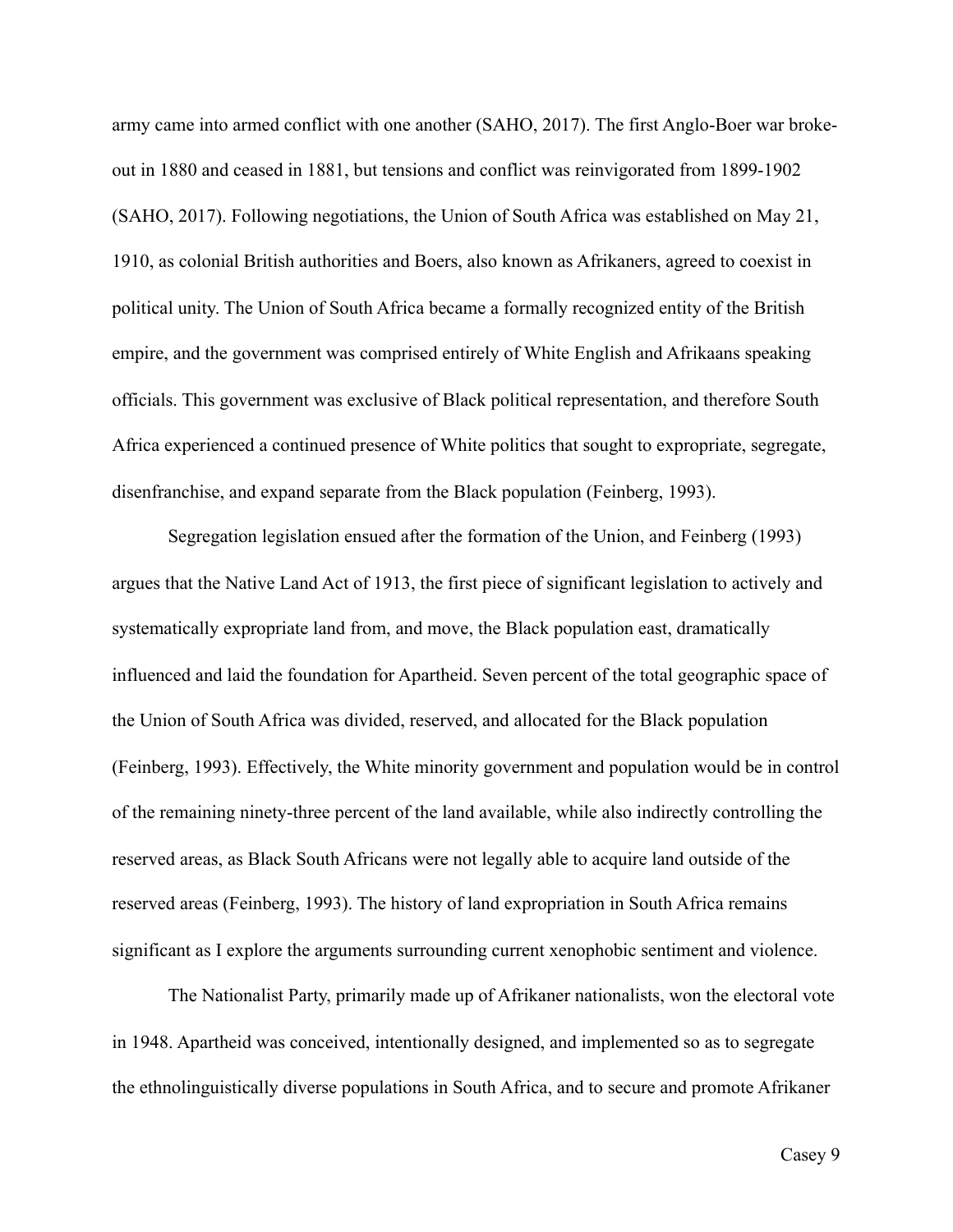and White South African cultural, social, political, and economic agendas. The Electoral Laws Amendment Act of 1940 ensured that Black South Africans were prohibited from participating in political elections (SAHO 2017). This Act made it possible for the Nationalist Party to continue instituting legislation that would lay the foundation for Apartheid, while also essentially protecting the Party from countermovements. Black political organizations seeking to dismantle and liberate the Black South African population from oppressive and racist laws, mobilized discretely to plan and execute retaliation against the state. Organizations like the African National Congress, or ANC, were not recognized by the Nationalist government as a legitimate oppositional political party, but rather as a domestic terrorist organization. While the Nationalist Party sought political domination, additional aspects of Apartheid legislation were intended to systematically segregate, classify, and control populations and spaces within Cape Town and South Africa.

 The Group Areas Act of 1950 was a significant piece of Apartheid legislation because it instituted spatial segregation between South Africans on the basis of socially constructed ideas of race (SAHO 2017). The Group Areas Act was conceived so that the White minority government could remain in control of the economic centers of South Africa, and in Cape Town, which were cities and business districts. Land reserves in the Eastern Cape, allocated specifically to Black South Africans, with disregard to the ethnolinguistically diverse communities of Black South Africans, were still in operation. In 1936, the total area of land consolidated for Black South Africans under the Native Land Act of 1913, was increased from seven percent to thirteen percent (SAHO 2017). Issues of overpopulation, land degradation and overuse, and limited economic and educational opportunities persisted on land reservations. Black South Africans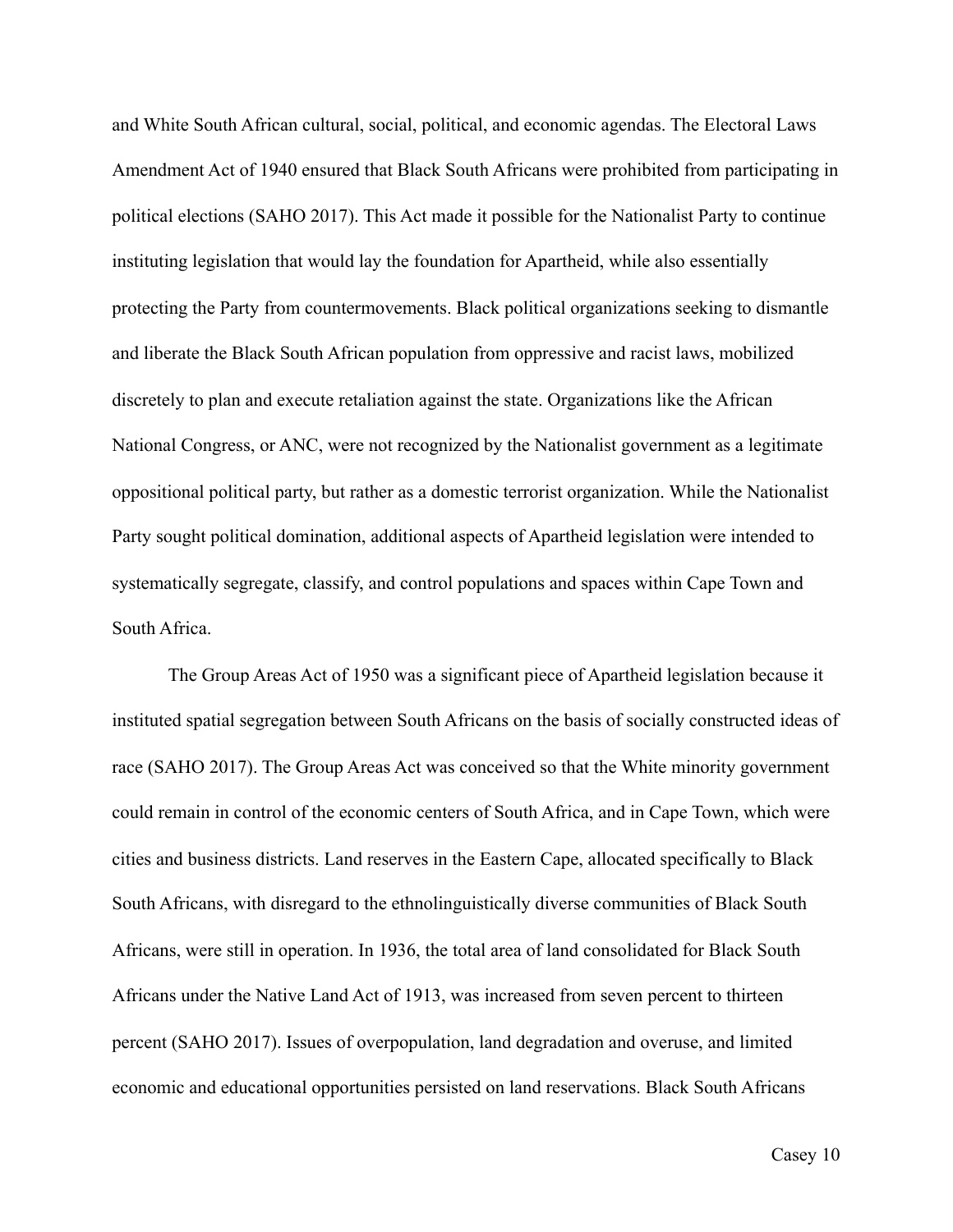became migrant laborers, traveling to areas outside of the designated homelands, and with the Population Registration Act of 1950, Black South Africans were required to carry a Pass Book for the purpose of identification and regulation.

 The Population Registration Act of 1950 identified, categorized, and systemically oppressed different communities of people based on arbitrary characteristics determined by White officials upholding Apartheid law. While the Population Registration Act of 1950 was repealed in 1991, and current conceptions of race are being challenged in South Africa today, the history of "othering," remains a deeply structural issue in the country and in Cape Town. The process of "othering" is the intentional identification and psychological, legal, or social practice of attributing specific physical, cultural, or ideological characteristics of an individual or community of people for the purpose of separation and distancing. This process of "othering" and the polarization of communities continues in South Africa, post-Apartheid, and remains relevant to my exploration of understanding violence against foreigners in Cape Town.

 The exclusionary policies that constitute the historical underpinnings of xenophobia also includes the formation of Black townships in Cape Town. Townships were constructed to house non-White South Africans during Apartheid, as means for spatial segregation, on the basis that racialized communities should develop separately. Townships remain spatially and socially segregated from predominantly White neighborhoods, and during Apartheid it was illegal for Black South Africans to leave without a Pass Book. Historically, the townships' intended occupants were Black South African men who had migrated from the Eastern Cape in search of employment (SAHO 2017). Male migrant laborers would leave their families in the Eastern Cape and travel to the Western Cape for extended periods of time before sending back financial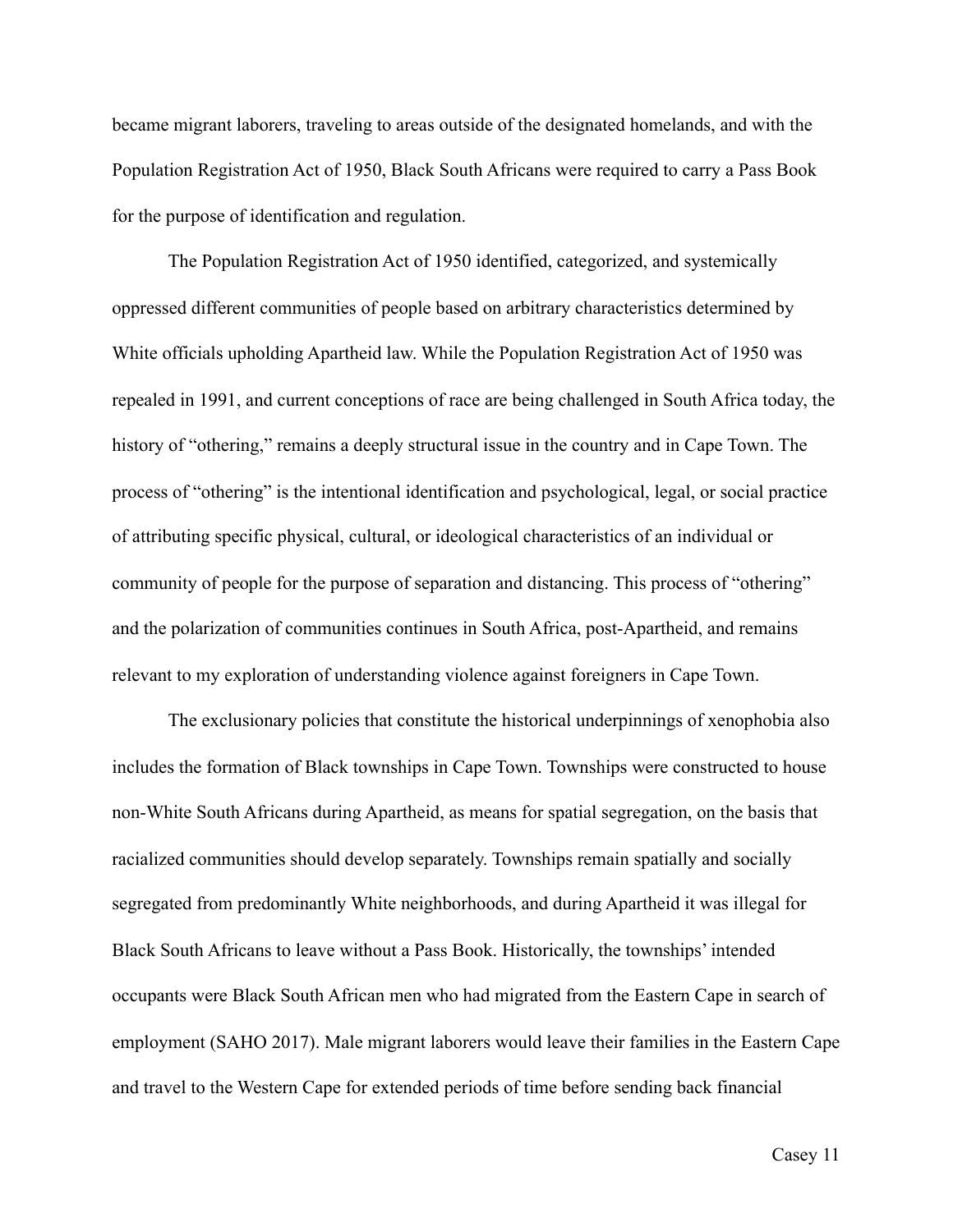resources or returning home. Economic migration severely disrupted the marriage and familial relationships of Black South Africans.

 The oldest established township in Cape Town is called Langa, which is an isiXhosa word for " the sun." This township was erected in 1927 as part of the Urban Areas Act of 1923, which sought to regulate and control the migration of Black South Africans from the Eastern Cape to city centers like Cape Town (SAHO 2018). Langa, like the majority of townships in South Africa, had only one access road to enter and exit, which was intended to maximize security constraints and control (SAHO 2018). Barracks were constructed as living quarters for individual male migrants that emphasized the attempt on the part of the government to regulate migration of Black South Africans into the city. Langa continues to expand as Black South African migrants from the Eastern Cape and immigrants utilize informal settlement opportunities to create temporary housing units outside of city centers like Cape Town. Khayelitsha has become the largest Black township in the Western Cape, while Soweto Township in Johannesburg remains the largest township in South Africa (SAHO 2018). While Langa and Khayelitsha continue to expand, due to the influx of newcomers, including many immigrants, families that have, by now, occupied these townships for generations, feel a strong sense of autochthony within the space. It it typical for families of longstanding residence to expand their own homes by adding additional rooms or floors to accommodate the growth of their families or to renovate their homes with new technology or decor. Townships in Cape Town remain multiethnic, meaning that Black South Africans of Xhosa, Zulu, Tsonga, Venda, or Tswana cultural orientations occupy the same spaces. As mentioned previously, informal settlements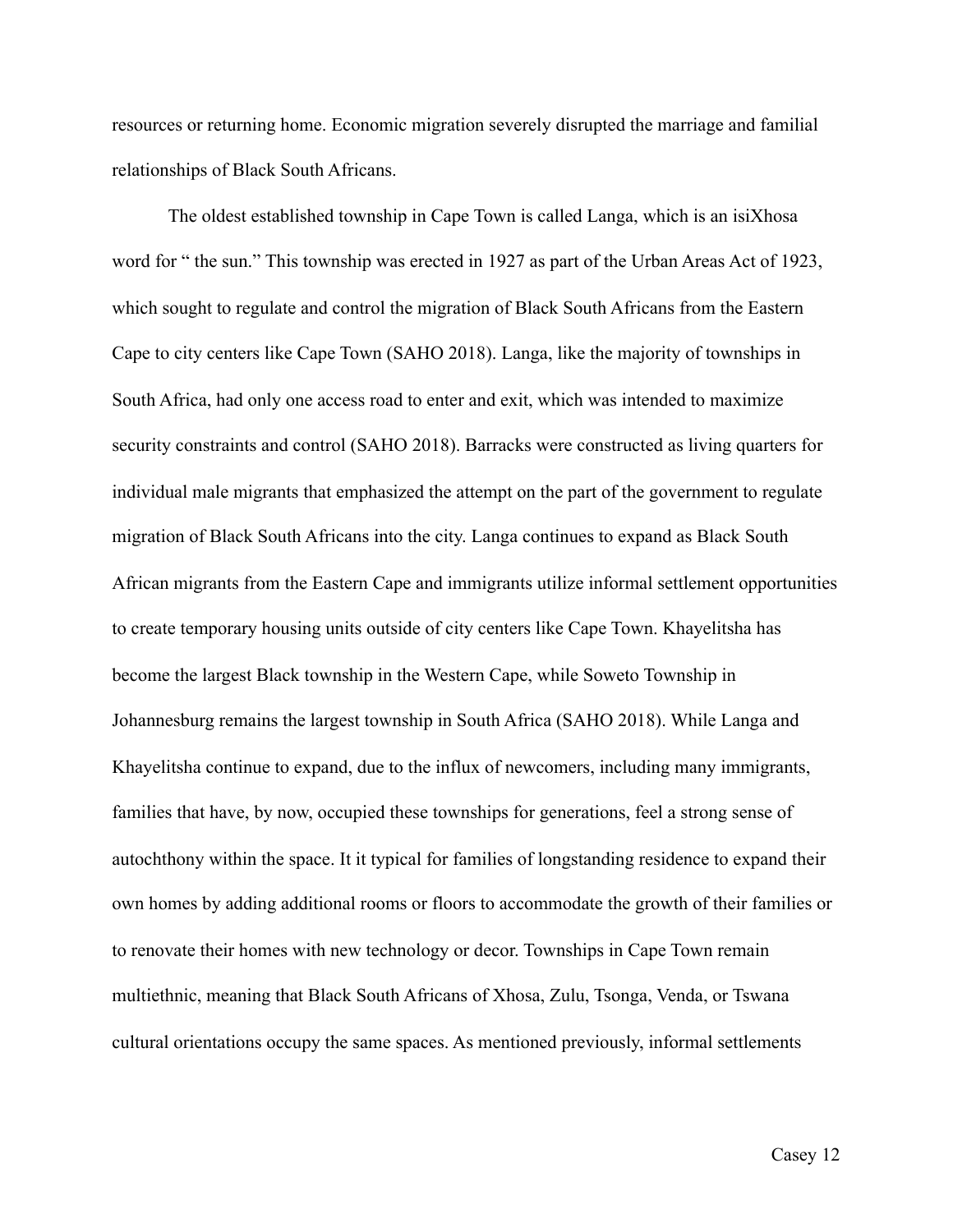have also become spaces where increased immigrant populations settle temporarily after just moving to South Africa.

 Immigrants have historically found their way into South African townships, and found employment at industrial sites like gold mines, oil refineries, and additional factories in demand for intensive manual laborers (Tafira 2011). When the country transitioned from Apartheid to democracy in 1994, South Africa was integrated into globalized flows of labor, capital, and goods, that had been restricted by the previous Nationalist Party (Tafira 2011). With this transition, it is argued that the country experienced accelerated rates of immigration due to the promise of social, economic, and political opportunity in a newly 'liberated' South Africa (Tafira 2011). Immigrants and border crossers from countries across the African continent migrate to South Africa and Cape Town for numerous, multi-layered, and subjective reasons. Professor of anthropology at the University of Cape Town, Nyamnjoh (2013), suggests that "migration is a complex and multifaceted phenomenon involving various dimensions of human mobility in claiming and negotiating inclusion and belonging" (669).

 To recognize the autonomy in choice that some migrants have is to acknowledge their agency. Morreira (2010) recounts fieldwork and experience working with Zimbabweans in Cape Town in 2007, and the multitude of reasons used to explain or justify their resettlement in South Africa. These explanations were indicative of the circumstances of the time when Morreira (2010) conducted fieldwork. They included the necessity for immigrants to flee political persecution by the ZANU(PF) government, economic disparity and unemployment, social persecution, and violence. Civil war in Somalia and the Democratic Republic of the Congo were also reasons for displacement and the involuntary and voluntary movements of people across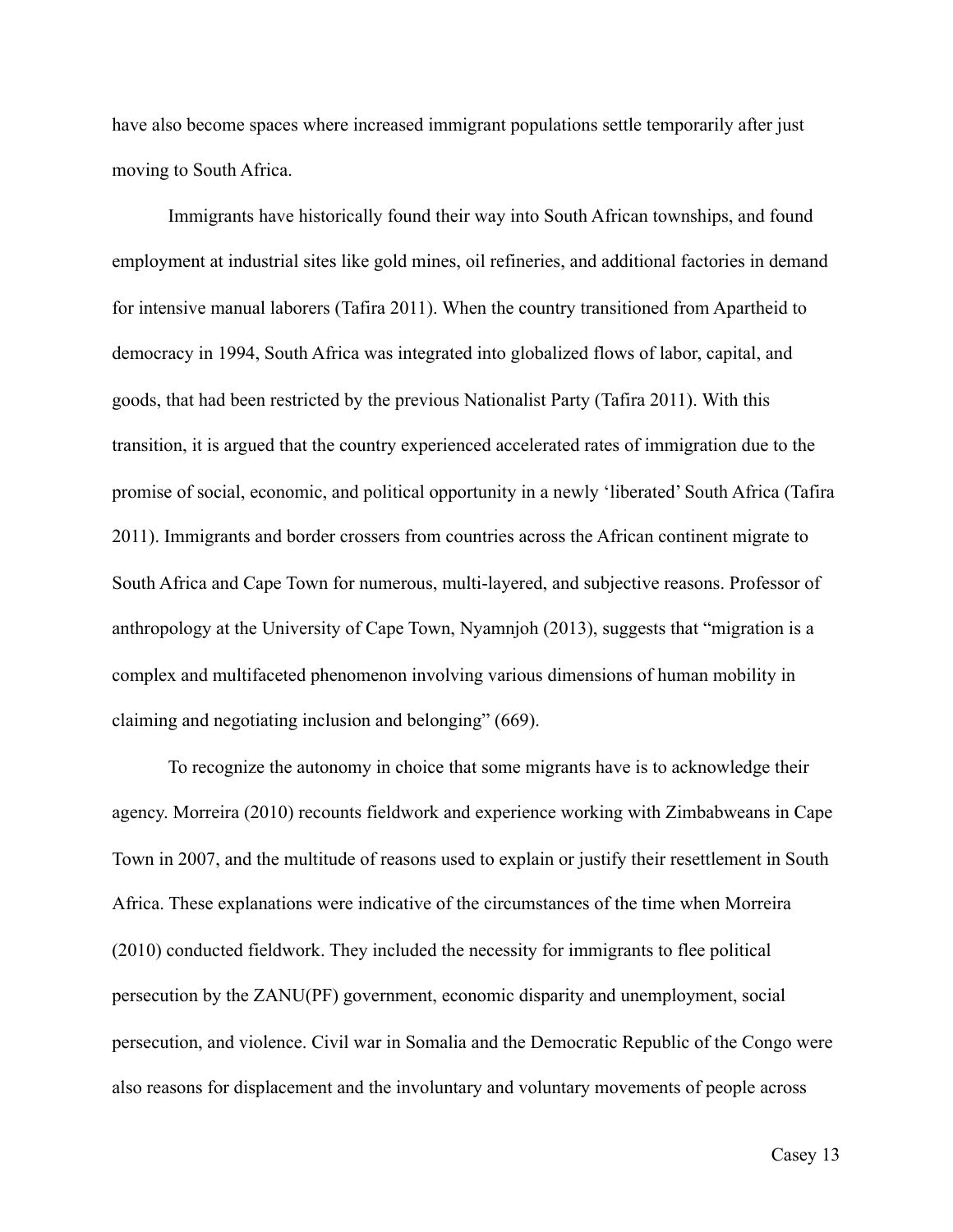borders into South Africa, a country known for its lenient immigration policy. Violence perpetuated by extremist organizations in different African countries such as in northern Nigeria, has also contributed to the forced migration of peoples from Nigeria to South Africa. The movement of peoples due to conflict, displacement, the search for autonomy, and the promise of opportunity, are reasons suggested for migration into South Africa and surround questions of belonging and the making of belonging (Thompson 2017).

# **Methodology and Ethical Reflexivity**

 The methodology for this research paper includes different anthropological techniques informed by traditional anthropological practices of participant observation, living within the community of study for an extended period of time, and taking extensive and detailed anthropological field notes. In this research paper, I reflect on my previous experiences living in Cape Town, South Africa, for a period of three months and fifteen days, by referencing the ethnographic field notes I took over the course of the semester. I also incorporate the responses I gathered while conducting semi-structured interviews with a few acquaintances whom I met while studying in Cape Town, and with two students living in the United States. To inform my theorizing of xenophobia, I gathered literature through scholarly search engines such as Anthrosource, Annual Reviews, JSTOR, Academic Search Premier, and Gettysburg College's MUSCAT and Inter-Library Loan systems.

 To ensure the ethical integrity of this research, I was required, as the researcher, to complete the necessary forms for the College's Institutional Review Board. My research was approved, as it is considered to be low-risk and harmless to the individuals who agreed to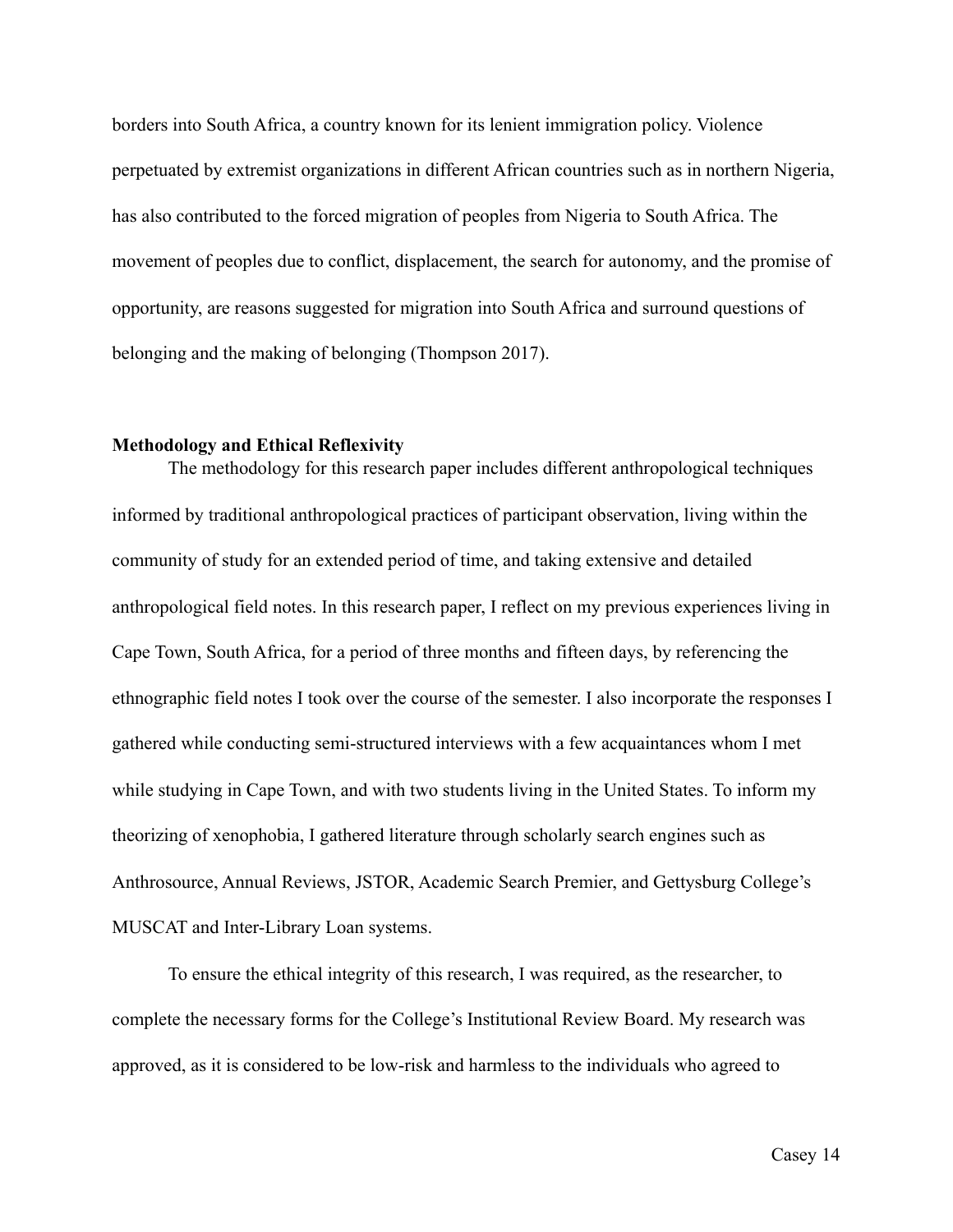participate in interview sessions with me. As the researcher, I intended to create a continuity of collaboration between myself and the individuals with whom I interviewed, providing them with the opportunity to review the sections of this research paper that contained their responses. It was my goal to ensure the agency of the individual participants who contributed to my research, as their stories provided context and an emic perspective in understanding xenophobia in Cape Town.

 During my semester in Cape Town, I wrote extensively about my daily interactions with local Capetownians, my daily experiences and schedule, and about my mental and emotional state of being. While I was going about my daily routines, I would jot information and encounters down in the 'Notes' application on my iPhone, and then expand upon my notes and ideas before bed every night. My personal journal is secured and coded to ensure the privacy and confidentiality of those individuals whom I address and write about in my notes. I incorporate the notes and information I've recorded in my journal for the purpose of providing a rich and detailed ethnographic description and interpretation of my experiences and to draw comparisons or contradicts with the research I have completed.

 To conduct my qualitative research I utilized the technique of semi-structured interviews, focusing on interpretative narratives. My intention to utilize semi-structured interviews was to create the opportunity for my participants to engage with me in a conversation about their individual lived experiences as well as their own interpretations about the complicated and intersecting world in which they are situated. I decided against conducting a survey that would yield quantitative data, so as to avoid producing or interpreting generalizations about lived experiences and xenophobia in Cape Town. I facilitated each semi-structured interview utilizing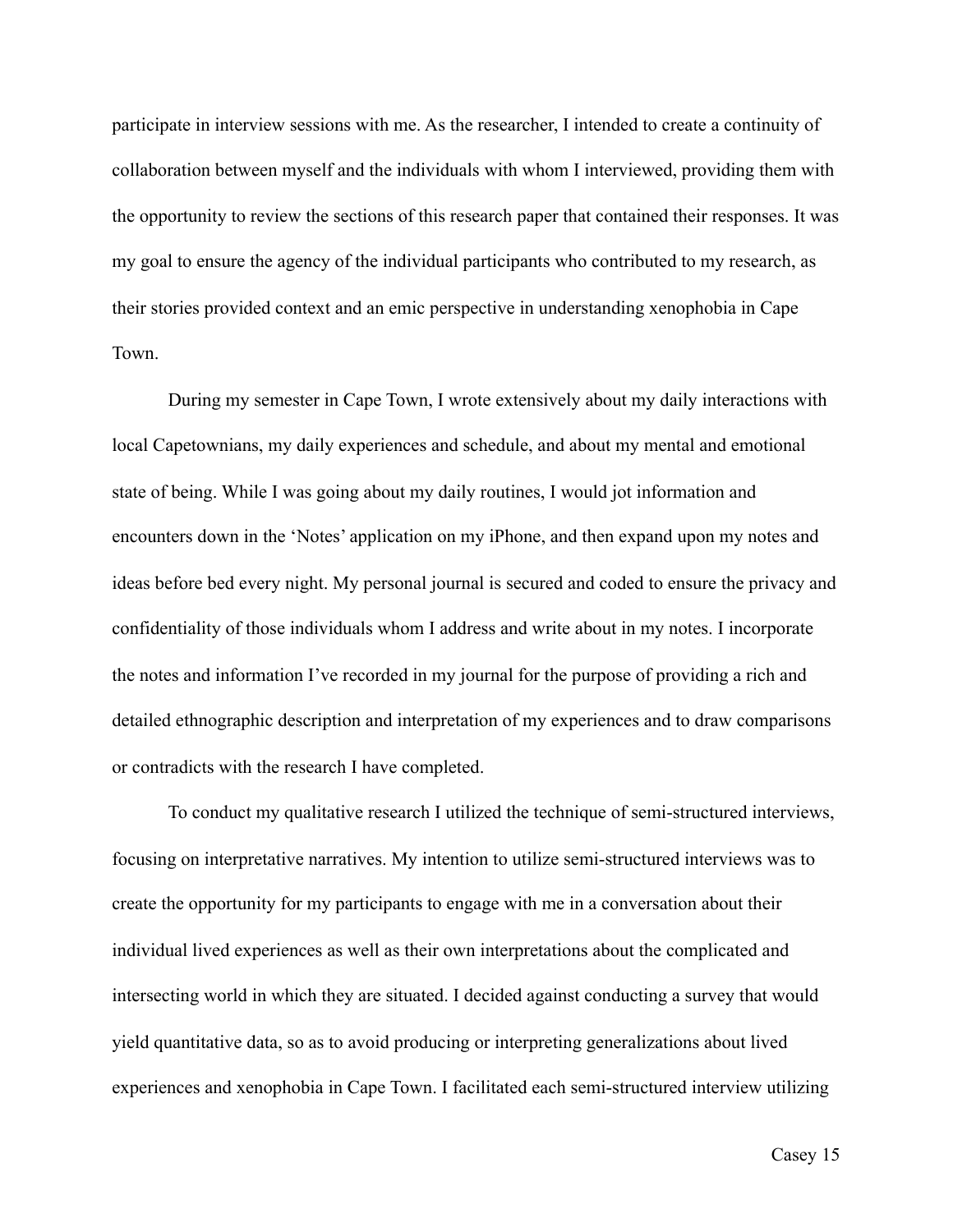a set of pre-determined questions for the purpose of guiding the discussion, but allowed each participant the agency to expand upon topics that were of interest to them within the theme of xenophobia.

# **Autochthony and Xenophobia in Global and Local Perspectives**

 The theory 'triangle of violence,' first conceived of by David Riche, will inform my examination of texts and original data because I will be trying to understand the explanations of authors who propose causes of violence and suggest solutions to mitigate and eradicate violence perpetuated against foreigners (Strathern and Stewart 2002). The 'triangle of violence' theory examines conflict between a performer of violence, a victim of violence, and a bystander of such violence. As the theory suggests, violence is provoked by claims and contestations of legitimacy and it is through the divergence of claimed narratives that contestations occur (Strathern and Steward 2002). Utilizing the 'triangle of violence' theory will assist in the examination of autochthony and xenophobia in South Africa, as the relationships and circumstances of narratives and lived experiences of perpetrators, victims, and bystanders intersect.

 Xenophobia must be understood within the context of autochthonous movements in a globalizing world. Geschiere (2009) defines autochthony as "being born from the soil," referencing the sense of authenticity and belonging that often characterizes an individual's relationship to the land. Ideas of autochthony in relation to the land evokes an emphasis on naturalization and individual direct connections to a place. Autochthonous movements appear in different parts of the world to be related and are seemingly part of a globalized phenomenon incited by local politics and factors unique to a specific place. However, anthropologists like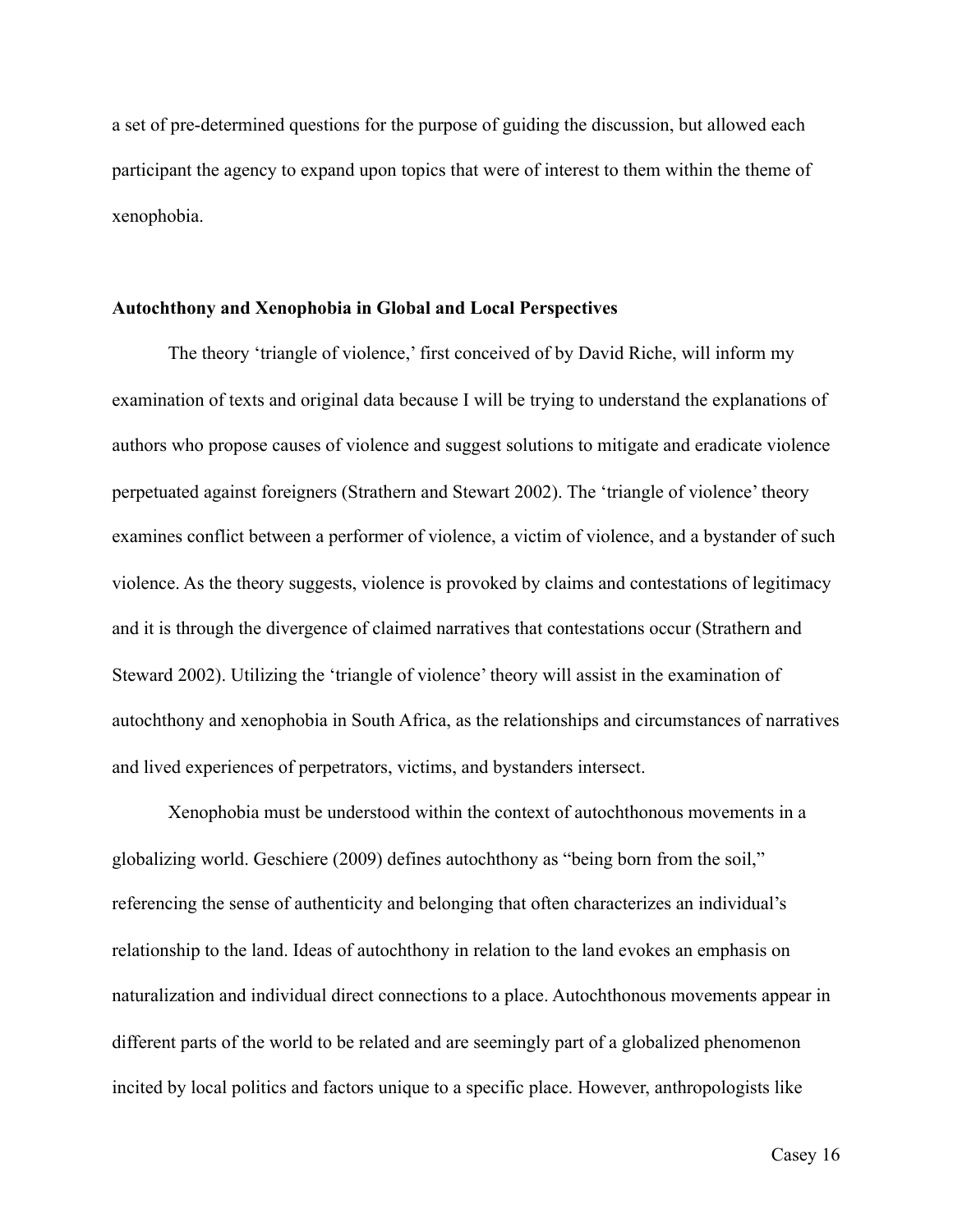Geschiere suggest that while autochthonous movements are witnessed globally, individual acts may not be linked (Geschiere 2009). Autochthonous movements can harbor attitudes and ideas of belonging that manifest through physical, emotional, spiritual, and cultural sense of self. Individuals can feel physically and spiritually connected to a space or place through their relationships with the land or the geographical space they occupy, whether that be because of agricultural and subsistence practices, or ancestral worship. Through the formation of autochthonous connections with the land, individuals also inform their sense of identity (Ceuppens and Geschiere 2005). While living with and among the extended members of my home stay family, I gathered the narratives of unique perceptions of, and individualized relationships with land. My Mama's nephew explained to me that his relationship with the land deeply embodies autochthony, and his sense of identity has been shaped by his co-dependent relationship with the land his family has occupied in the Eastern Cape for generations.

 Autochthony often incites impassioned discourse about security, employment, morality, and opportunity. "Being born from the soil," lays a foundation for authenticity of belonging and originality, which is claimed by Black South Africans in contestations of opportunity, security, and employment, to justify acts of violence against foreigners. My Mama's nephew would insist that his deeply spiritual and emotional relationship with the land constitutes authenticity and 'true' sense of belonging within South Africa. Using the 'triangle of violence' theory then, to understand acts of xenophobia in Cape Town, would be to view the contestations of narratives between a citizen, an immigrant, and a bystander who could be implicated in the violence or involved in the process of mitigation. Land disputes historically rooted in colonial and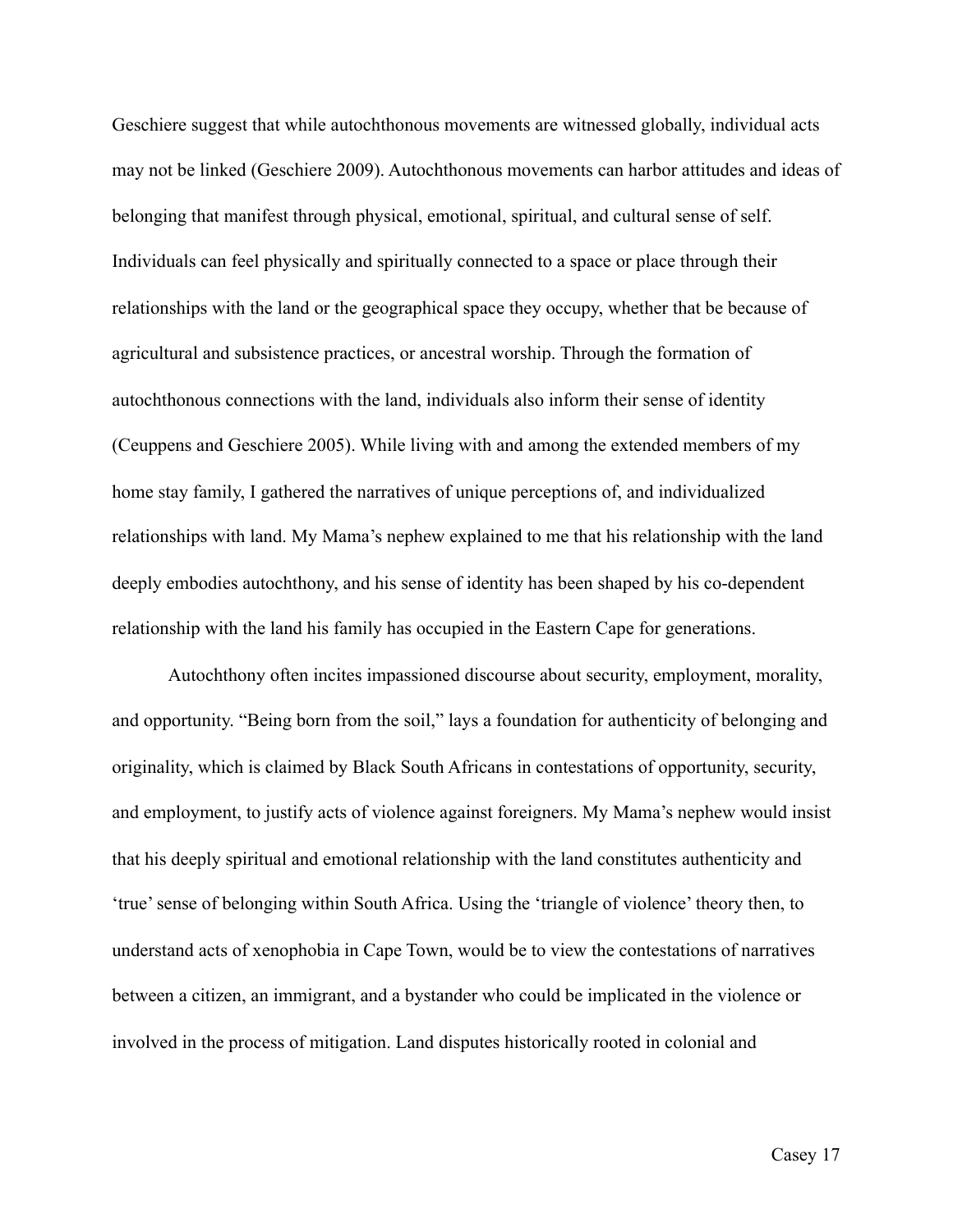Apartheid-era legislation ignite local and national claims of autochthony that incite violence and xenophobic sentiment and action.

 Globalization and heightened mobility into and within South Africa has sparked further disputes and controversial claims of autochthony as governments increase efforts to reinforce borders (Nyamnjoh 2013). Neoliberal politics and globalization have accelerated the mobility of people across borders and has created markets for the increased production of communication technologies that allow for greater access and exchange of ideas, news, and information. Mobility in Africa, whether it be the autonomous or forced movement of people, ideas, and material items, enforces or reconstructs the cultural, socio-economic, and political systems already established in the place of resettlement. There is a repositioning of resettled peoples within new cultural communities and this often becomes hierarchical in the process, as narratives of race, socio-economic status, gender, and age, play into the contestations between the citizen and migrant (Nyamnjoh 2013). Ceuppens and Geschiere (2005) reference Appadurai's (1996) theory that suggest that the nation state has been undermined by the "production of locality" alluding to the idea that within sub-national communities, belonging is created in response to globalized interactions (387). The production of locality and conceptions of autochthony are reactionary defenses to globalization, as Ceuppens and Geschiere (2005) argue that accelerated mobility brings with it the need for citizens of a place to "root" themselves in their land of origin. Claims of autochthony are redefined and reorganized as people respond to continuing and changing patterns of globalization and interconnectedness. Instances of xenophobic violence are unique to the specific contestations between perpetrator, victim, and bystander (Ceuppens and Geschiere 2005). Autochthonous claims create security and insecurity at the same time, but as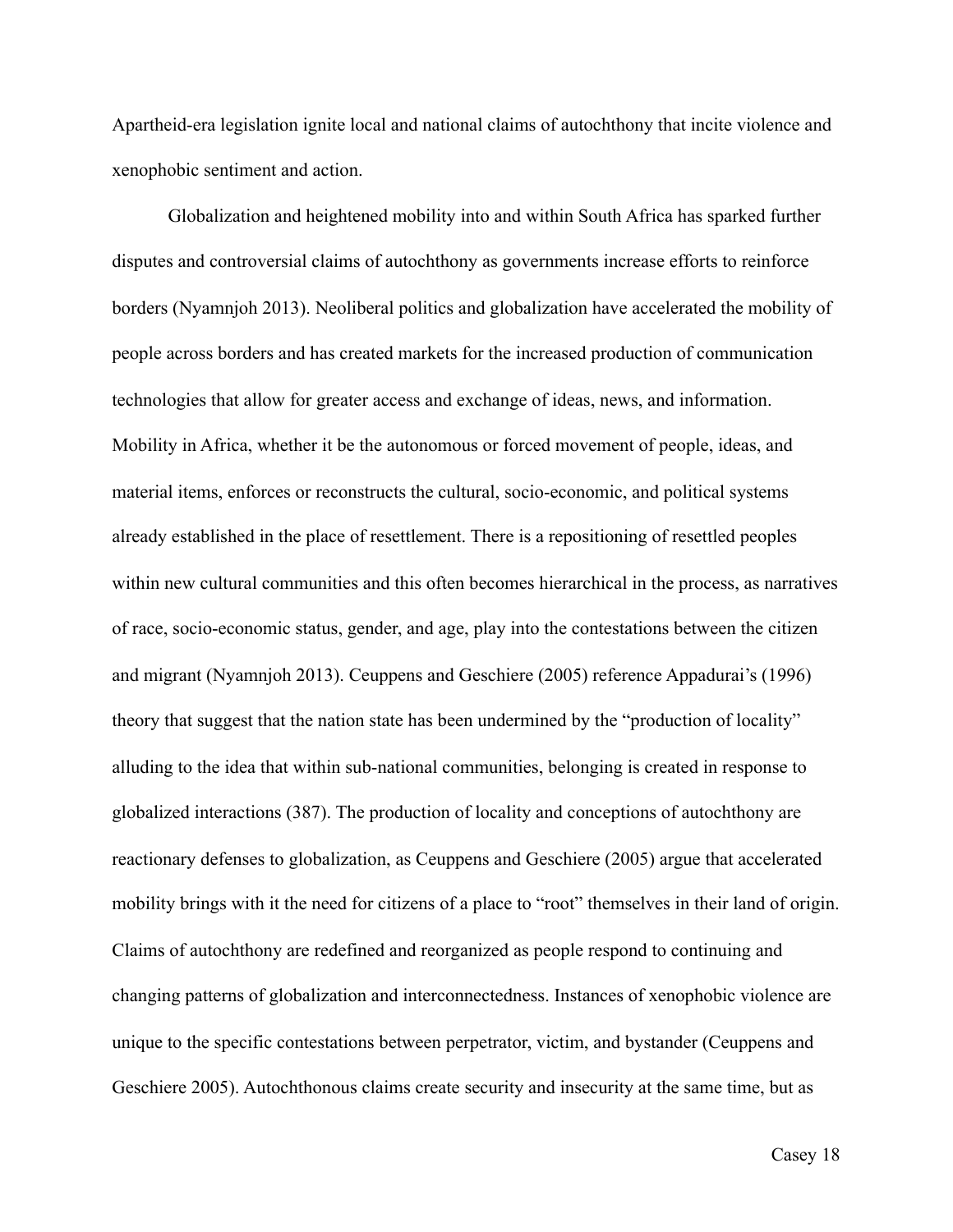the 'triangle of violence theory' suggests, insecurity is fueled by speeding globalized interactions which increases fear and incites xenophobia (Gambetti 2013).

 Geschiere (2009) argues that the democratization of a multitude of African countries during the 1990s created a precedence for citizenship through nation-building projects that either drew from historical contexts or autochthony. I suggest that there is an irony in creating a precedence for citizenship through the use of historical narratives because these histories are often rooted in colonialism. Colonial authorities in South Africa considered ethnolinguistic populations, like that of the Xhosa and Zulu people for example, allogènes ('immigrant'), rather than autochthons of South Africa (Geschiere 2009). It is unique then, that Black South Africans would be the perpetrators of violence against foreigners, because they were, and arguably still are, oppressed peoples living in a post-Apartheid society. The xenophobic sentiments that my Mama in Langa expressed to me, insinuate a strong need for her to internally and externally legitimatize her own socioeconomic struggles as a Black South Africa, against the narratives of immigrant's struggles. I suggest that xenophobic attitudes and violence occur because of the continued need for Black South Africans to assert and validate their own autochthony against a national identity, in a country that systematically contested and denied their identity and sense of belonging for centuries.

 The democratization of South Africa in 1994 and the subsequent nation-building practices that the newly formed government engaged in, gave rise to questions regarding a person's autochthony and whether a person would receive the benefits of, or be excluded from, development projects and the restructuring of the economy (Geschiere 2009). The production of locality as a reaction to globalization is to secure the wealth of production and economic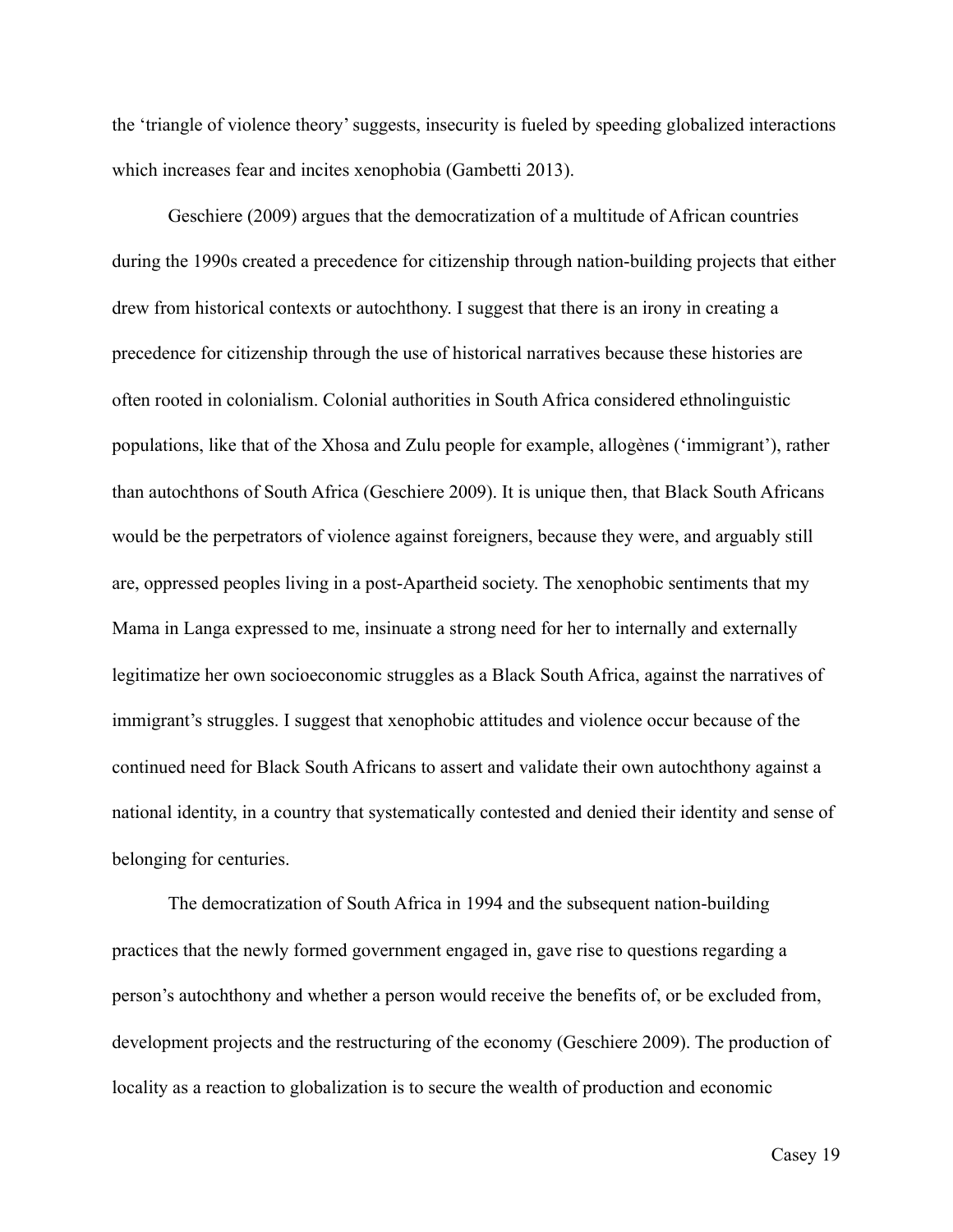opportunities for autochthons and to exclude the transnational players (Geschiere 2009). This exclusionary practice of wanting to secure economic opportunities and access to resources for legally recognized citizens or autochthons, from 'outsiders,' is the basis for exclusionary tactics of fear and xenophobic violence.

 AB, a student at Gettysburg College and a citizen of South Africa, expressed to me in an interview that xenophobia stems from employment (in)securities among the Black South African population (personal communication 2018). AB claimed that there were high levels of unemployment among South African citizens, namely among the majority (Black population), and therefore there is increased competition among individuals, especially in the informal sector, to secure positions of employment. AB's claims are supported by South African scholar, Desai (2015) who suggests that immigrants migrating to South Africa are often desperately attempting to enter into the informal sector of the economy because they are able to transcend regulatory policies that restrict mobility once they are within the country. Desai (2015) claims that African immigrants migrating to South Africa are considered the reasoning behind decreased wages, as they are more vulnerable and limited in their autonomy within new cultural communities. These immigrants are often quick to accept low-paying employment positions, and this makes immigrants more desirable as businesses do not have to pay their workers fair and reasonable wages, as they would have to pay Black South Africans as required by the Black Economic Empowerment initiative imposed on businesses by the government to ensure Black representation (Desai 2015).

 The results of a quantitative survey conducted in 2008 by the Southern African Migration Project (SAMP) suggested that of the respondents, White South Africans were calculated as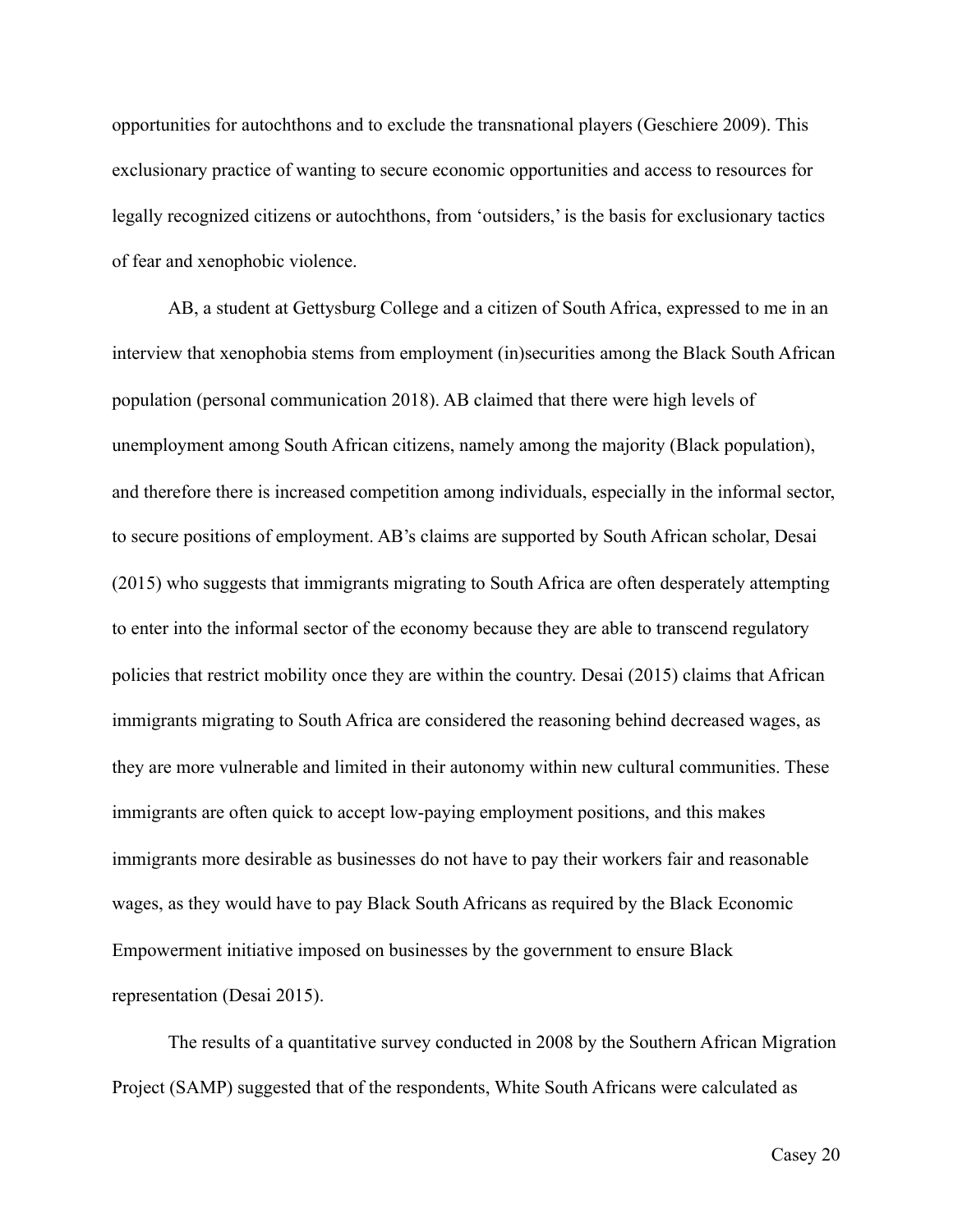having greater and more pronounced xenophobic sentiment than that of the Black South Africans surveyed. Those individuals living below the poverty line, or among the working class communities, tended to be more xenophobic in their sentiment and actions (Crush 2008). Unemployment rates and the number of individuals living below the poverty line are higher among the Black South African population, as one of my informants also suggests, that 25% of Black South Africans are unemployed or have temporary positions of employment within the construction and development sector (personal communication 2018). In post-Apartheid South Africa, the creation of employment opportunities remain negligible and immigrants are the assumed reason for the limited resources and access to socio-economic mobility available to Black South Africans (Morris 1998).

 I argue that even in a post-Apartheid South Africa, the White population still accumulates and has disposable access to more wealth and economic opportunities than Black South Africans, which creates a heightened sense of urgency and competition for jobs. This structural inequality, stemming from the systemic disenfranchisement of Black South Africans during Apartheid, is a contributing factor to the xenophobic sentiment and violence against foreigners who are viewed by Black South Africans as the greatest competition in the market. Among the responses of my informants, there surfaced a collective perception of xenophobia in South Africa as being a direct result of job security and opportunity.

 To suggest that xenophobia is a response to (in)security within the neoliberal and informal sectors of the South African economy, is to analyze xenophobia through a Marxist perspective (Hickel 2014). The Marxist perspective would suggest that neoliberal markets increase competition and accelerate the exploitation of peoples, especially immigrants coming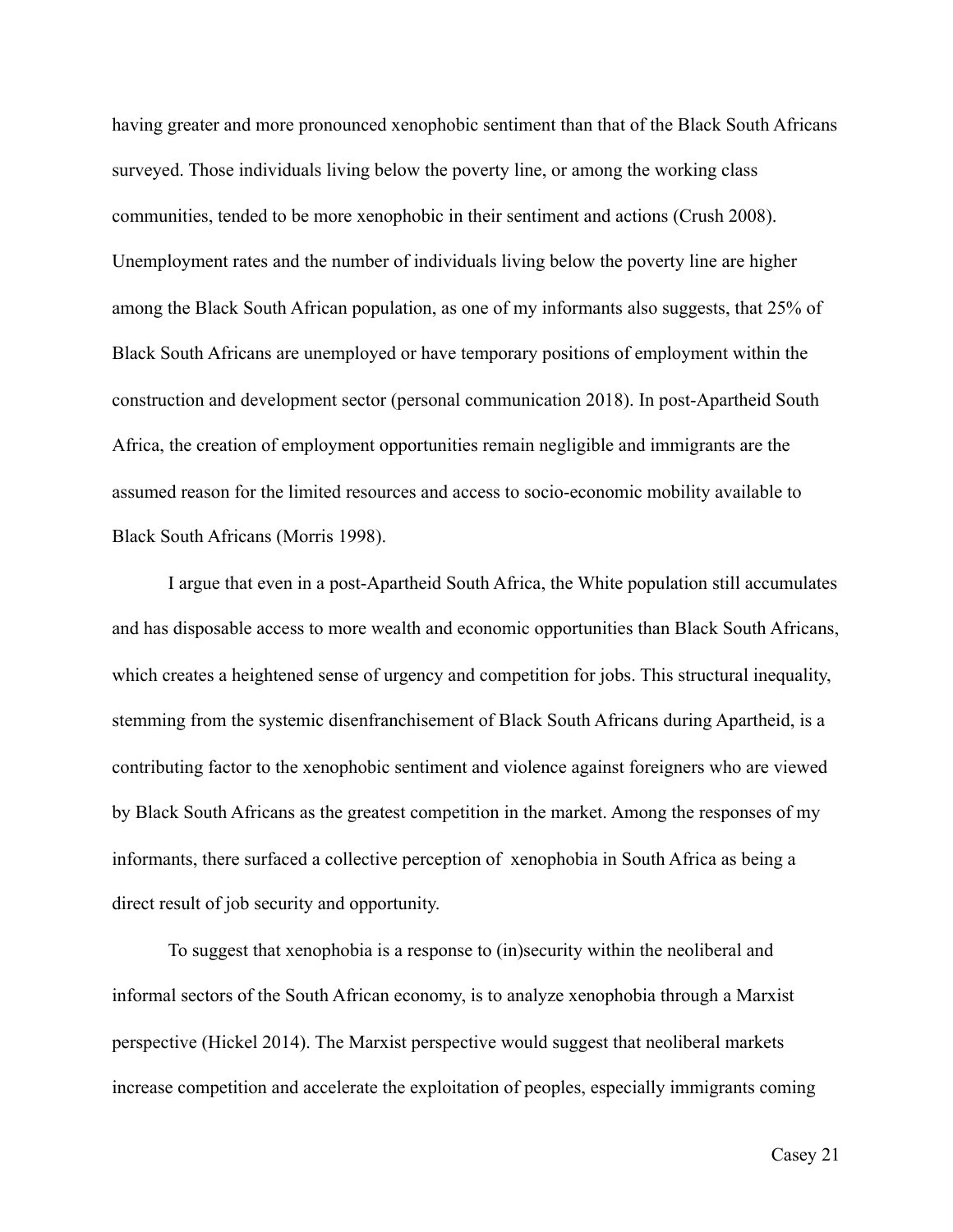into South Africa looking for immediate work (Hickel 2014). Hickel does suggest that the underlying socio-political and economic issues apparent in post-Apartheid South Africa are also responsible for reproducing economic insecurity within the country and for Black South Africans in particular. Using the Marxist perspective would shed light on the survey results that Crush (2008) collected and analyzed, that suggested that South Africans believed foreign nationals were responsible for exploiting the limited resources available to the majority of Black South Africans post-Apartheid.

 Of those Black South Africans interviewed by Hickel in 2014, job security arose as a factor that contributed to the xenophobic violence persistent within South Africa. The raced and gendered economic migration created by the historical displacement of Black South Africans carries into the present and motivates what is analyzed as xenophobic violence (Hickel 2014). Continuing with the diachronic approach to understanding xenophobia in South Africa, Dodson (2010) and Crush (2008) suggest that the "perfect storm" culminated into violent acts of xenophobia against immigrants living in townships in Cape Town and Johannesburg in 2008.

Violence within townships is often portrayed in the media and news outlets as a continuation of the violence that emerged during Apartheid-era reactionary responses to the oppressive and restrictive policies enforced by police presence (Thompson 2017). The politics of fear and the production of locality persists in Cape Town, among citizens and foreign Black African immigrants. While living in Cape Town, I was exposed to the stereotypes and preconceived ideas held by White South Africans and immigrants themselves, of what townships were like and how they operated. White South Africans and immigrants often expressed their fear of the violence that occurred, and this violence (whether it be between citizens or between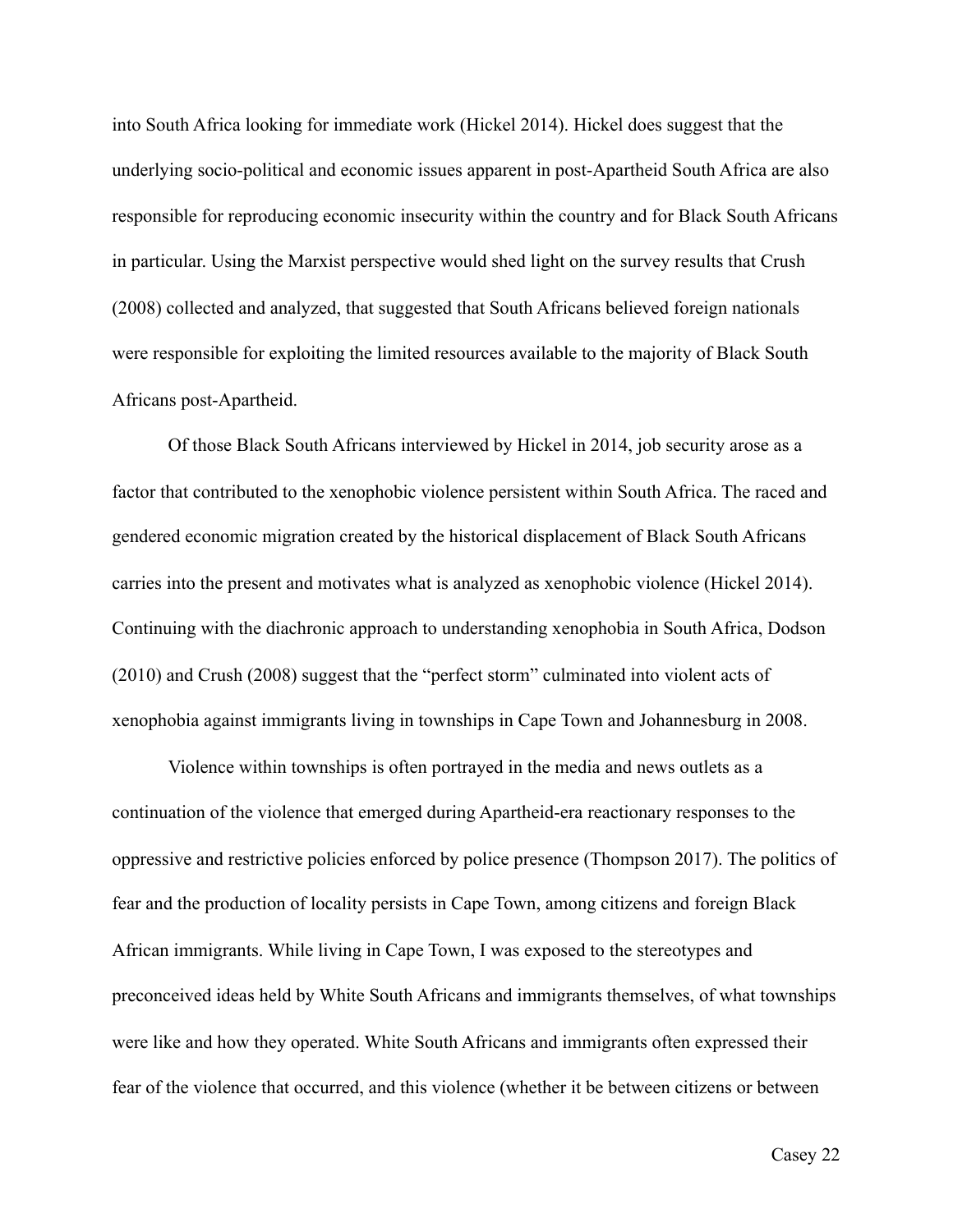citizens and immigrants) was often inflated and conveyed as the major reality and common lived experience of every township community member. When I would try to catch an Uber from the Cape Town business district to Langa Township to either return home from a school day, or to revisit my home stay family after I had moved out, drivers (who were almost always immigrants from another African country like the Democratic Republic of the Congo or Zimbabwe), were fearful of picking me up or dropping me off within the boundaries of the township. The stereotypes held by White South Africans and immigrants living in Cape Town and in South Africa more broadly, are reinforced by the reality that xenophobic violence is frequent in townships, due to the increased intersection of immigrant and Black South African experiences and narratives.

 The accelerated expansion of townships through the expansion of informal settlements, like those found on the outskirts of Langa, Khayelitsha, and Gugulethu, are unquestionable remnants of Apartheid-era policies that effected Black South African mobility and opportunity. Black South Africans migrating from the Eastern to the Western Cape either for labor or familial purposes, will either utilize their system of social networks to find temporary residency, or build an informal settlement that is not regulated by governmental policies (Morreira 2010). Similarly, immigrants coming to Cape Town are utilizing already established social and cultural networks through that of familial or acquaintanceship connections to secure places to stay and potential places of employment. Instances of xenophobic violence against foreigners in townships are often perpetuated by young Black South African males (Hickel 2014). Building on this fact, Hickel offers a culturally specific argument for why young men perpetuate violence against foreigners. Emasculated young Black South African men living in Cato Manor township, who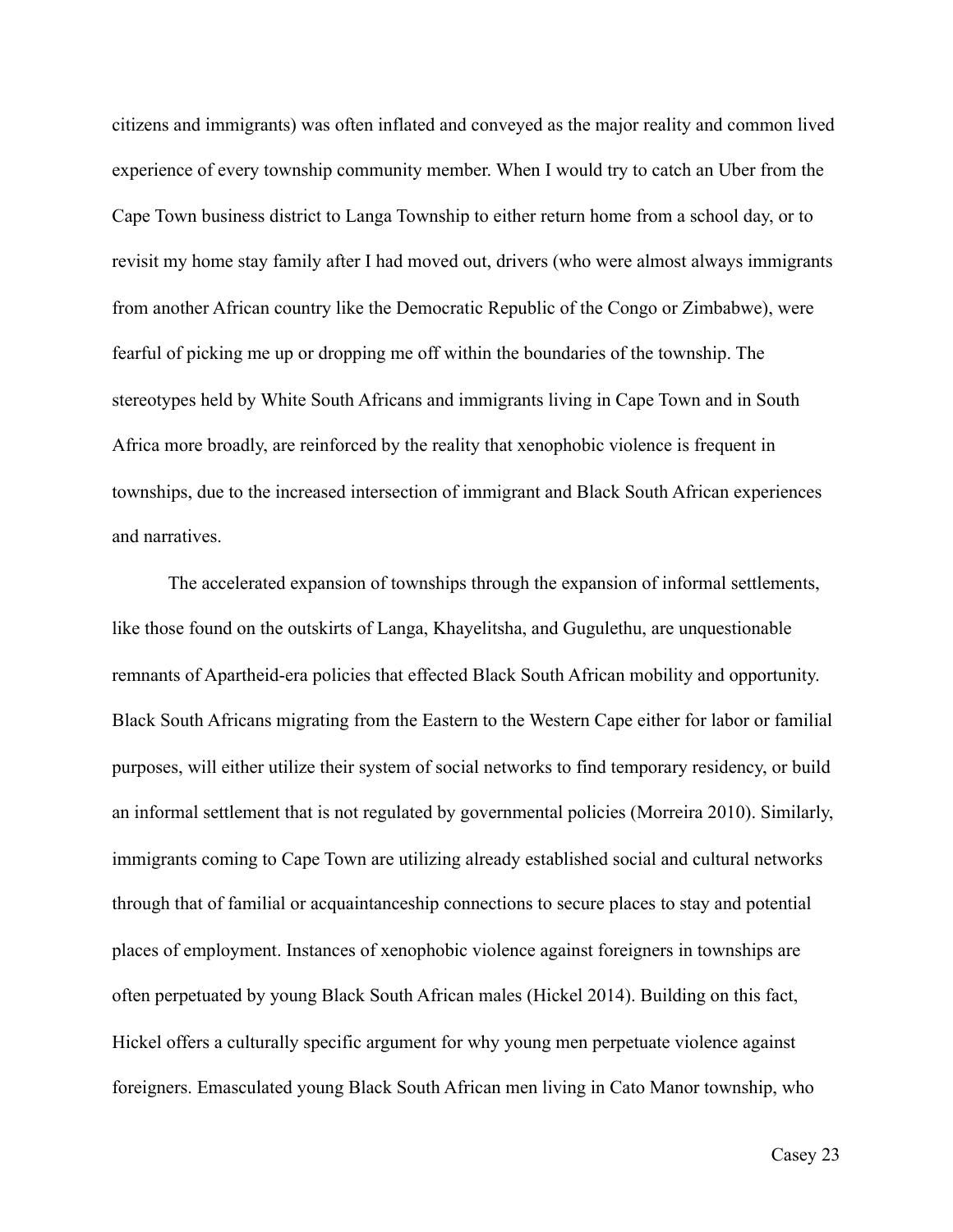are unable to pay lobola (bridewealth), or individuals who are living below the poverty line, unable to participate in consistent employment opportunities, attribute their situations to witchcraft and accuse immigrants as being witches (Hickel 2014). This theory also relates to the historical disenfranchisement of Black South African males who were required to migrate to city centers from the Eastern Cape for labor opportunities. Dodson (2010) agrees with Hickel (2014) by suggesting that the gendered violence within South African townships contributes to the current xenophobic sentiment and is deeply rooted in the formation of townships during Apartheid (5).

 In addition to the historical and present gendered economic situations of townships in South Africa, witchcraft is understood to incite xenophobic sentiment and violence within townships like Cato Manor, where Hickel conducted fieldwork (Hickel 2014). Cato Manor township is located in Durban, South Africa, so the unique manifestations of xenophobic violence through witchcraft practices are not necessarily replicated within townships in Cape Town. Hickel (2014) also examines the culture of moral economic exchange among Black South Africans living in townships throughout South Africa. A recurrent theme surfaced among the responses of the young, male, Black South Africans living in Cato Manor township, that suggested their attitudes towards immigrants living within the community were tainted by immigrants who did not participate in the local economy, or support businesses operated by Black South Africans. Immigrants moving into townships are often creating their own business opportunities or supporting the business of those immigrants who share common countries of origin (Hickel 2014). Immigrants are viewed by local township community members in Cato Manor as witches because of the continued poverty, economic instability, illness, or other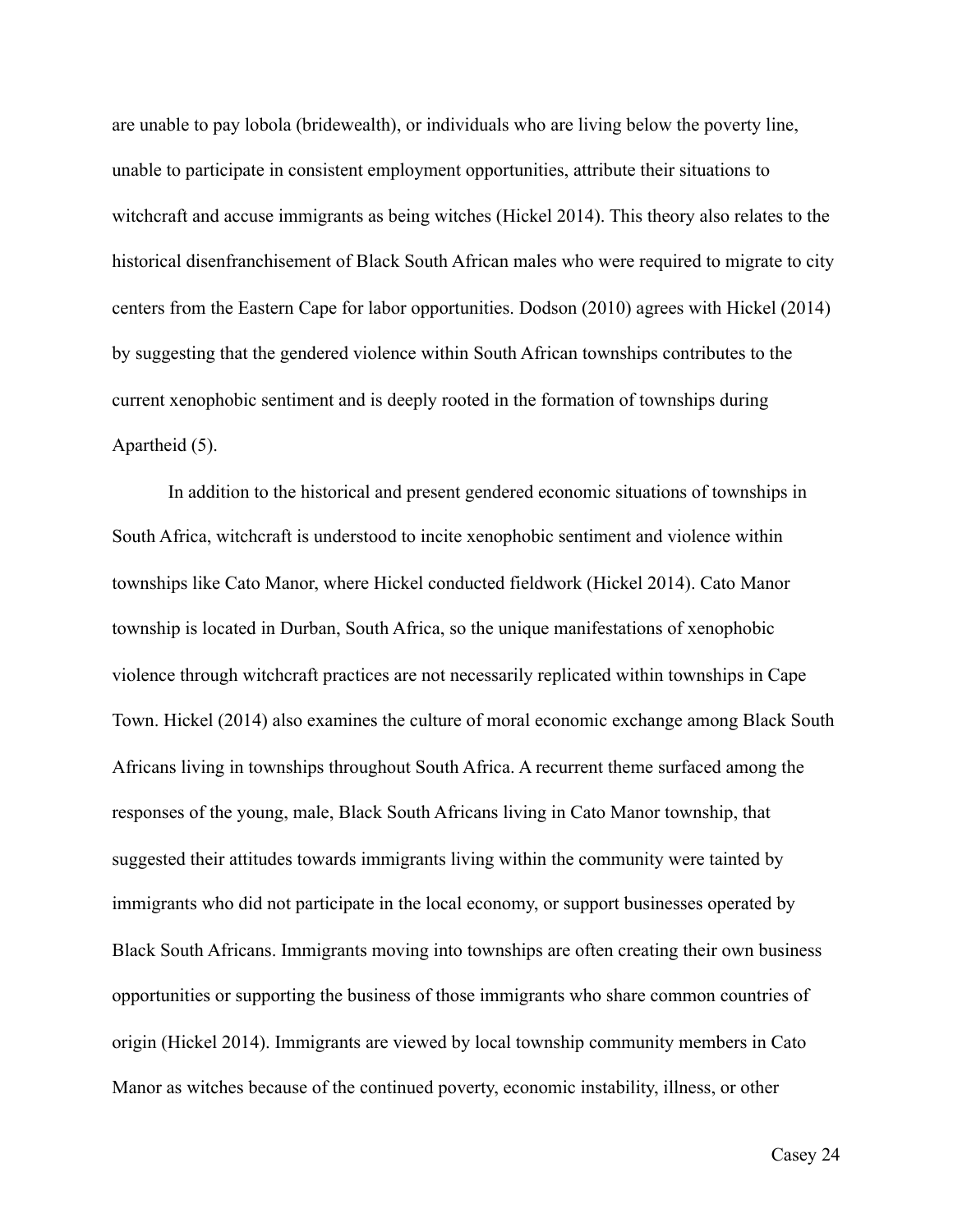maladies experienced by Black South Africans (113-114). It is important to examine and empathize with local communities who try to understand immigrants and their own situation in relevance to economics from the emic perspective. In his analysis, Hickel (2014) aims to explain why arson is used in xenophobic violence against immigrants through cultural, social, and historical understandings of witchcraft and the gendered and raced politics and economics of townships like Cato Manor. Hickels' examination is one of emic interpretation and analysis because it is seeking to understand how South Africans understand their world and the people who move through and occupy the spaces that they also claim as autochthons.

# **Alternative Theories of Violence Against Foreigners in South Africa**

 This section will examine alternative explanations for why violence is being perpetuated against foreigners in South Africa. These ideas do not fall into the generic model of xenophobia as a backlash to globalization, or models that are based on analysis of global capitalism, but explore more localized and culturally specific reasons for violence against foreigners. The national discussion in South Africa that seeks to understand the reasoning for, manifestation, and mitigation of violence against foreigners in Cape Town and in South Africa suggests that economic disenfranchisement and the remnant of Apartheid-era policies influence xenophobic sentiment and attitudes. However, anthropological arguments have surfaced that suggest that in order to fully comprehend and analyze the violence against foreigners to find effective solutions, the violence must be understood as something different. These new narratives utilize the emic perspective and multifaceted cultural approaches to understand violence perpetuated against the foreigner. Tafira (2011) suggests that the violence occurring in South Africa is not an act of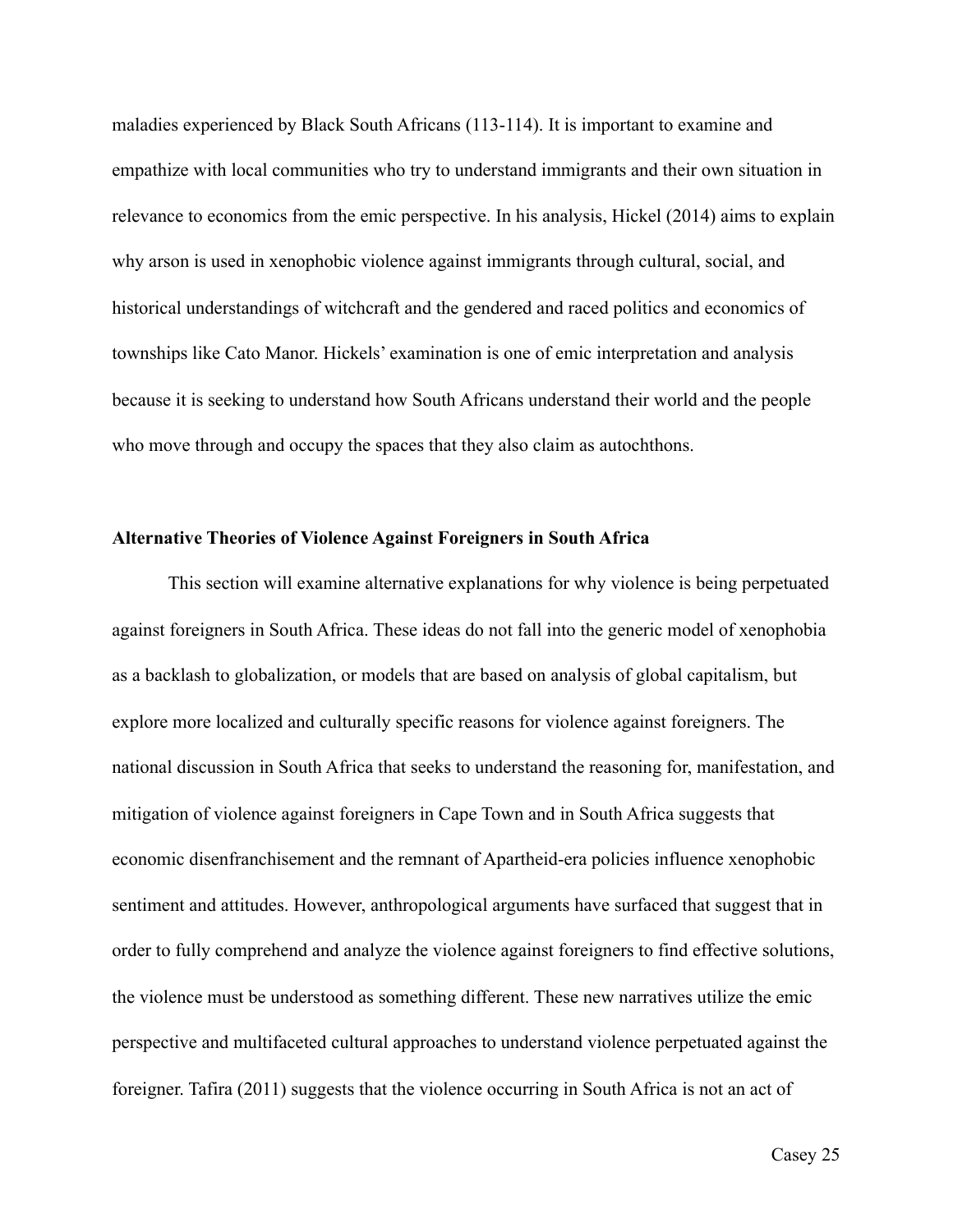xenophobia, but an act of racism, what Tafira refers to as the "New Racism" (114). Tafira's "New Racism" theory suggests that violence is perpetuated by Black South Africans against Black African immigrants, and is fueled by the ethnolinguistic differences represented in communities when immigrants resettle in predominantly Black South African townships. This violence is recognized as both overt and covert micro-aggressions, and replicates the violence perpetuated by White South Africans against the Black population during Apartheid (Tafira 2011). The "New Racism" has its basis in recognizing the differences in culture, nationality, language, dress, and ethnicity (Tafira 2011).

 Tafira seeks to define the violence in South Africa as a unique response to increased immigration of Black African migrants, founded on an understanding of the country's history of Apartheid. The theory of "New Racism" also seeks to separate an understanding of xenophobia as a fear of the 'other' and reorganize the debate to focus on the fear of different Black ethnolinguistic communities (Tafira 2011). Tafira agrees with the Marxist perspective presented by Hickel (2014), that seeks to understand xenophobia as a response to the economic disparities present within the country, but also suggests that violence against foreigners be understood as 'negrophobia' or 'Afrophobia.' Negrophobia is the fear of, or dislike of Black individuals, and Afrophobia is the fear of, or dislike of African individuals, a term that encompasses 'African' as being a person from any on of the 54 countries on the continent. Utilizing either term to refer to Black South African and Black African relations, Tafira seeks to suggest that with decolonization, South African relations with foreigners increased and this created conflicts between contesting narratives of autochthony and cultural interaction.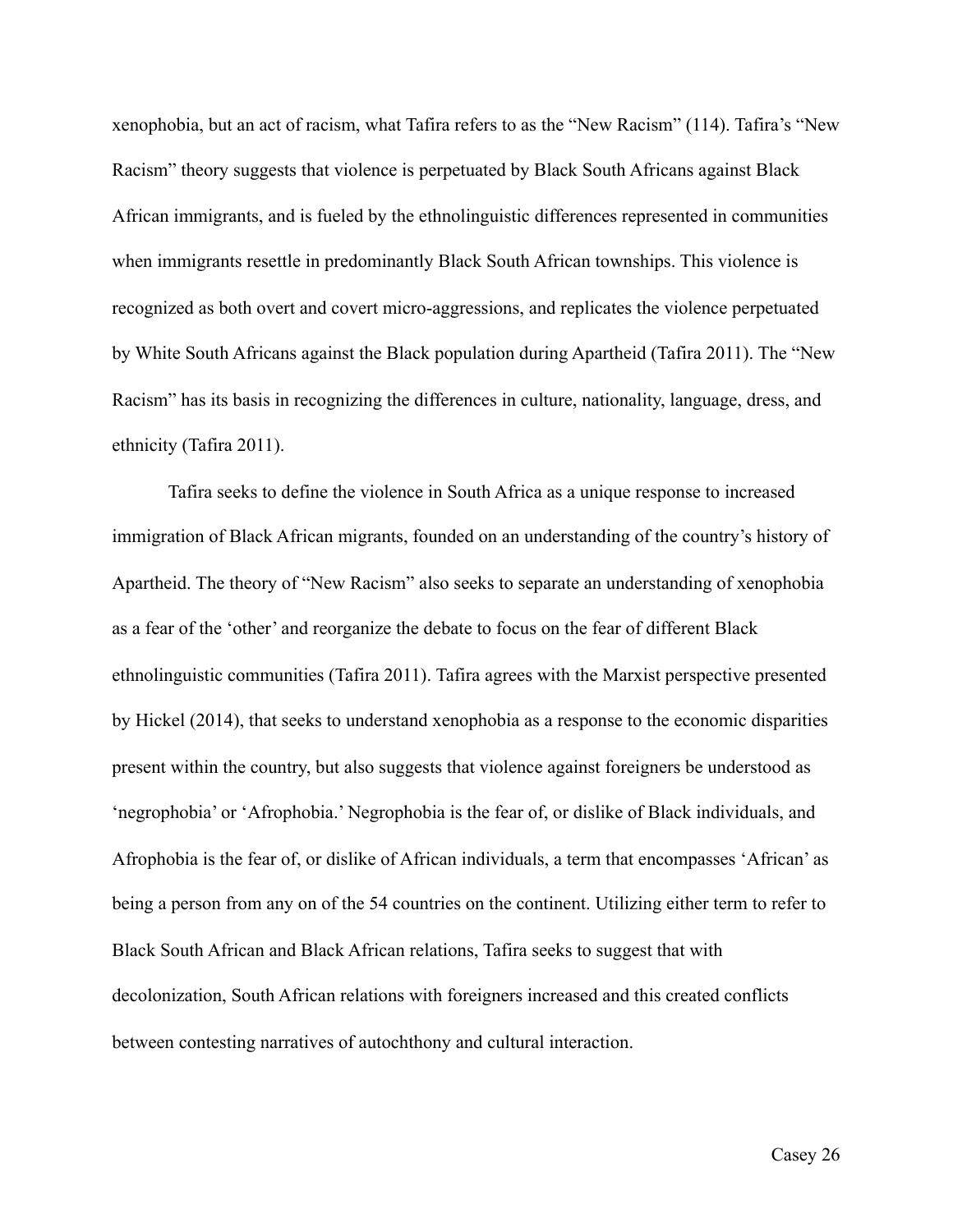I suggest that this argument feeds into the ideas about continuing discourses of race in South Africa, and the history of race categories during Apartheid. I wonder, however, whether the New Racism can be claimed in post-Apartheid South Africa? When compared to the racism that White minority groups in South Africa expressed and constructed to disadvantage and disenfranchise Black South Africans? Tafira's argument also seeks to distance the conversation about race from the ways in which the global North approach models of race (116). Tafira also brings up a point about internalized anti-Blackness, a product of Apartheid's history, and its' continuance into democratic South Africa, which I discussed with my SIT academic group as a product of colonialism and neocolonialism (117). Tafira believes that more research must be done in order to support this claim about internalized anti-Blackness (120).

 Saleh (2015) argues that in order to understand the violence perpetuated in South Africa which is notably termed 'xenophobia,' it is critical to understand the emic perspectives and multifaceted cultural approaches to understanding the 'foreigner.' According to Saleh, using the term 'xenophobic' is Eurocentric and stems from models in the global North. I do agree with Saleh who suggests that it might be necessary to understand violence against foreigners in South Africa through the emic perspective utilizing the ways in which ethnolinguistic groups living within the country understand their own realities and interactions with immigrants (299). The terms used to describe an immigrant or 'foreigner' in the South African context needs to be contextualized in the history of Apartheid and how 'foreigners' were categorized as culturally non-belonging (300). This argument connects well with Gerschiere's argument about autochthony and ideas of occupancy and sense of self and belonging within the nation state (300) although Saleh would deny that this is a generic form of xenophobia. Saleh's argument can also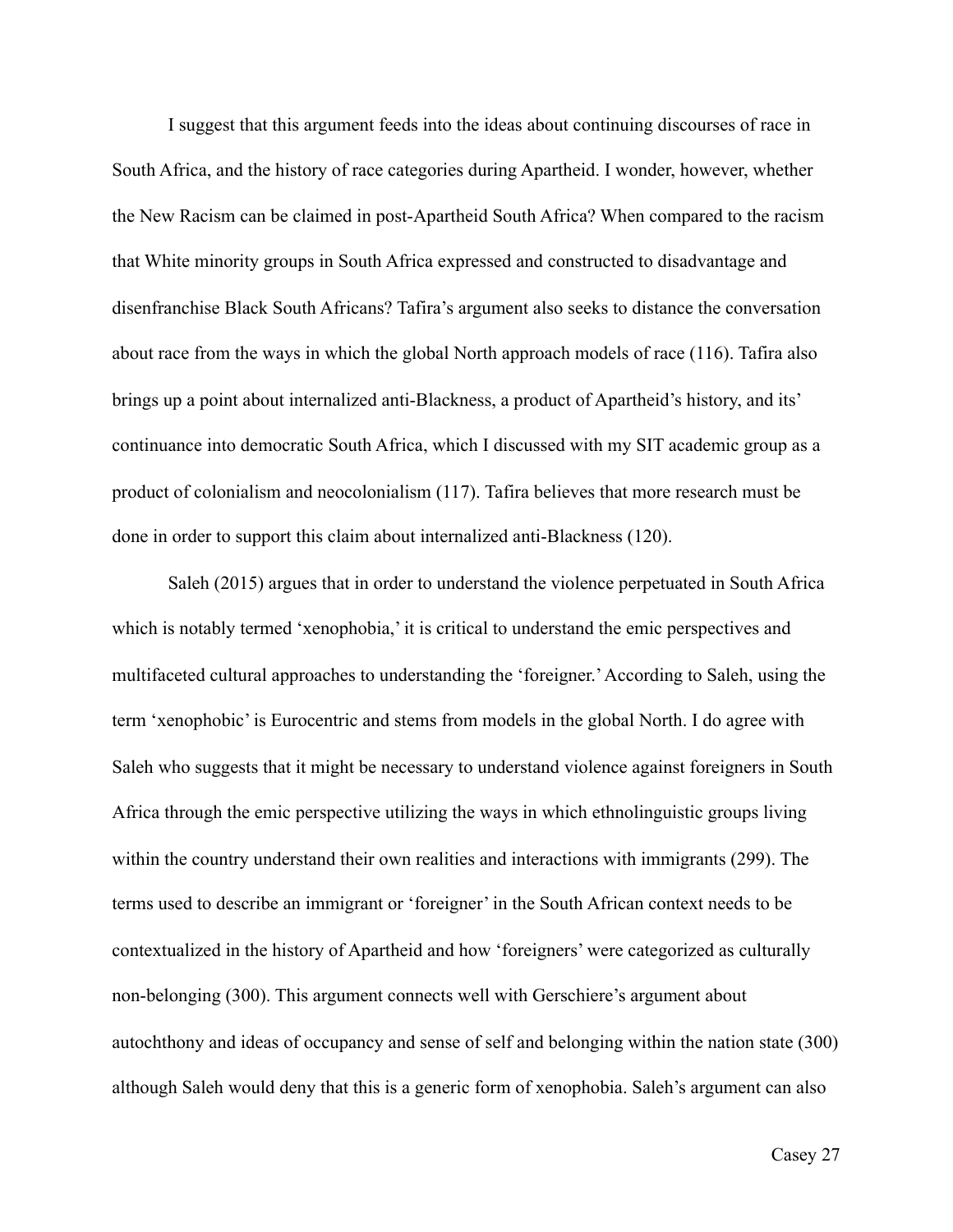be supported by Strathern and Stewart's approach to understanding violence as it is reproduced and reinforced by historical institutions and structures, like Apartheid.

 Saleh also examines the role that media plays in promoting or inciting public opinions about immigrants and immigration policy within South Africa. He concludes that immigrants's own perceptions of themselves are informed by the attitudes and social, cultural environment of South Africa and directly impacts the ways in which immigrants can acculturate into the host country (301). Saleh seeks to dismantle the Eurocentric approach to understanding violence in South Africa, and suggests that the perceived 'black-on-black' violence is rooted in the unique history of Apartheid and colonialism (302). Saleh's argument aligns with Mapitsa, who suggests that violence against foreigners in Cape Town must be understood as a unique, cultural, and historical phenomenon. To understand the foreigner through an emic perspective that is unique to the cultural perceptions of immigration and foreigners is to also incorporate an analysis of language and the different ways in which language can be used to create understandings of foreigners in South Africa (Saleh 2015). The isiXhosa word "amaKwerekwere" roughly translates into English as "someone speaking an unfamiliar language." Throughout my research I have come across the term "*makwerekwere*" which is a common slang or informal term used by South Africans to label or derogatorily identify immigrants or African nationals (Tafira 2011). "*Makwerekwere*" distinctively identifies the language difference and unrecognizable phonetics of African languages that differ from the Nguni languages of Bantu origin, commonly spoken in South Africa.

 Understanding language and its' power to influence cultural perceptions and understandings of foreigners and the violence perpetuated against immigrants can be linked with

Casey 28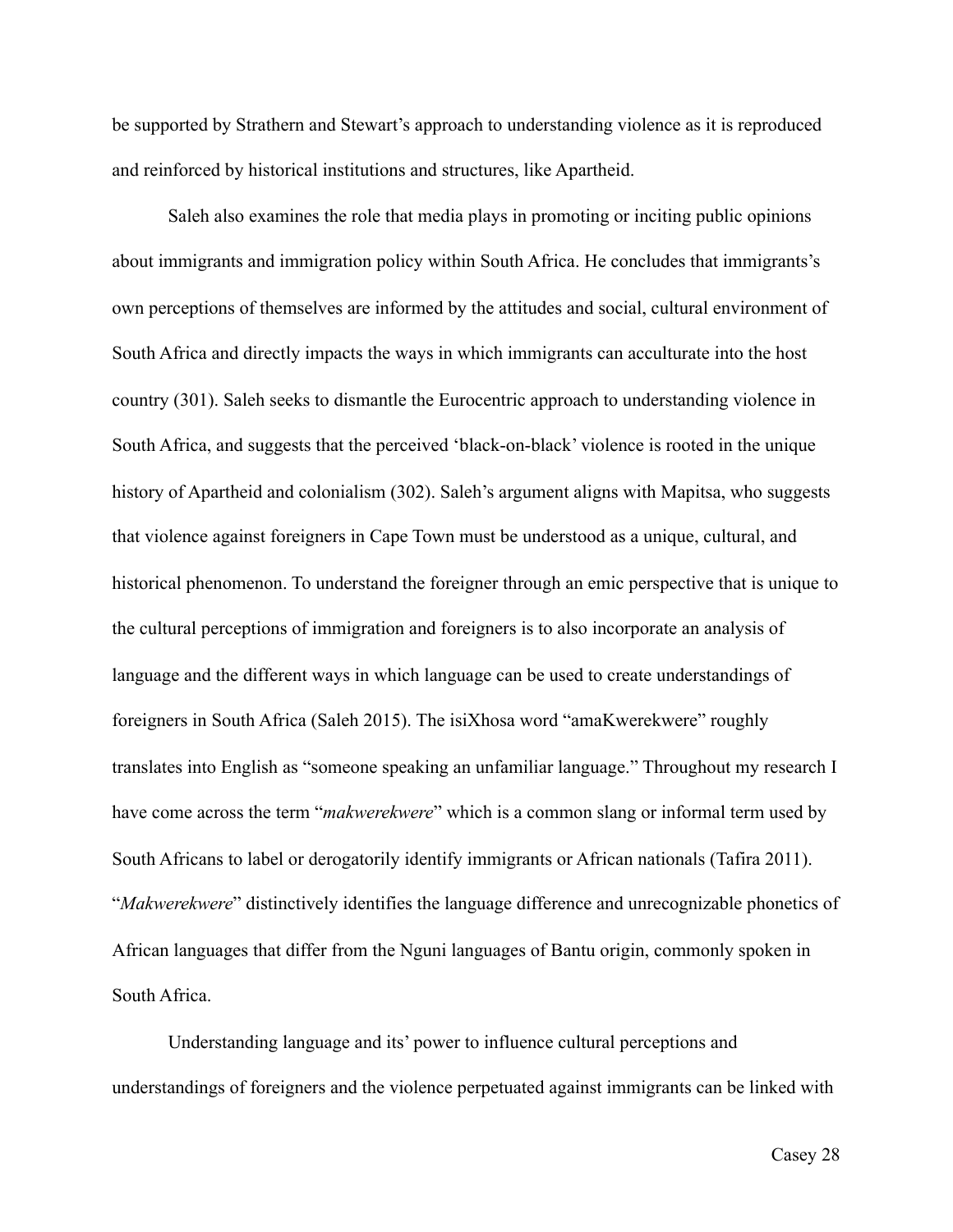the unique history of linguistic migration and recognition within South Africa, predating colonialism, and during Apartheid. While there are currently eleven nationally recognized languages, it is typical for Black South Africans to speak their mother-tongue, and additional languages, especially those languages that stem directly from Nguni languages. Language is implicated in discussions about autochthony, because foreign languages that are unrecognizable, provoke fear and insecurity among autochthons who experience comfort in a specific physical space and through the use of culture, language, religion, etc. In townships throughout Cape Town and South Africa, Black South Africans of different ethnolinguistic backgrounds are interacting and communicating with one another, but these spaces also host immigrants speaking foreign languages as well. It is in these spaces that immigrants can become immediately vulnerable to violence, because of linguistic distinction, and whether the community considers their presence a threat to generational occupancy.

 As I have mentioned previously, Tafira's New Racism argument suggests that xenophobia in South Africa should be understood as either negrophobia or Afrophobia. The theory of Afrophobia would address the prejudice against Black African immigrants speaking a different language than one of the eleven nationally recognized ones. Former Police Minister, Nathi Nhleko, has been documented claiming that what is commonly understood and defined as xenophobia in South Africa, should be reexamined and understood as acts of Afrophobia (Ndenze 2015). This sentiment addresses Crush's (2008) survey results that suggest Black South Africans are more likely to perpetuate violence against foreigners, effectively portraying violence as it is "African against one another" (Ndenze 2015). Afrophobia would be instances of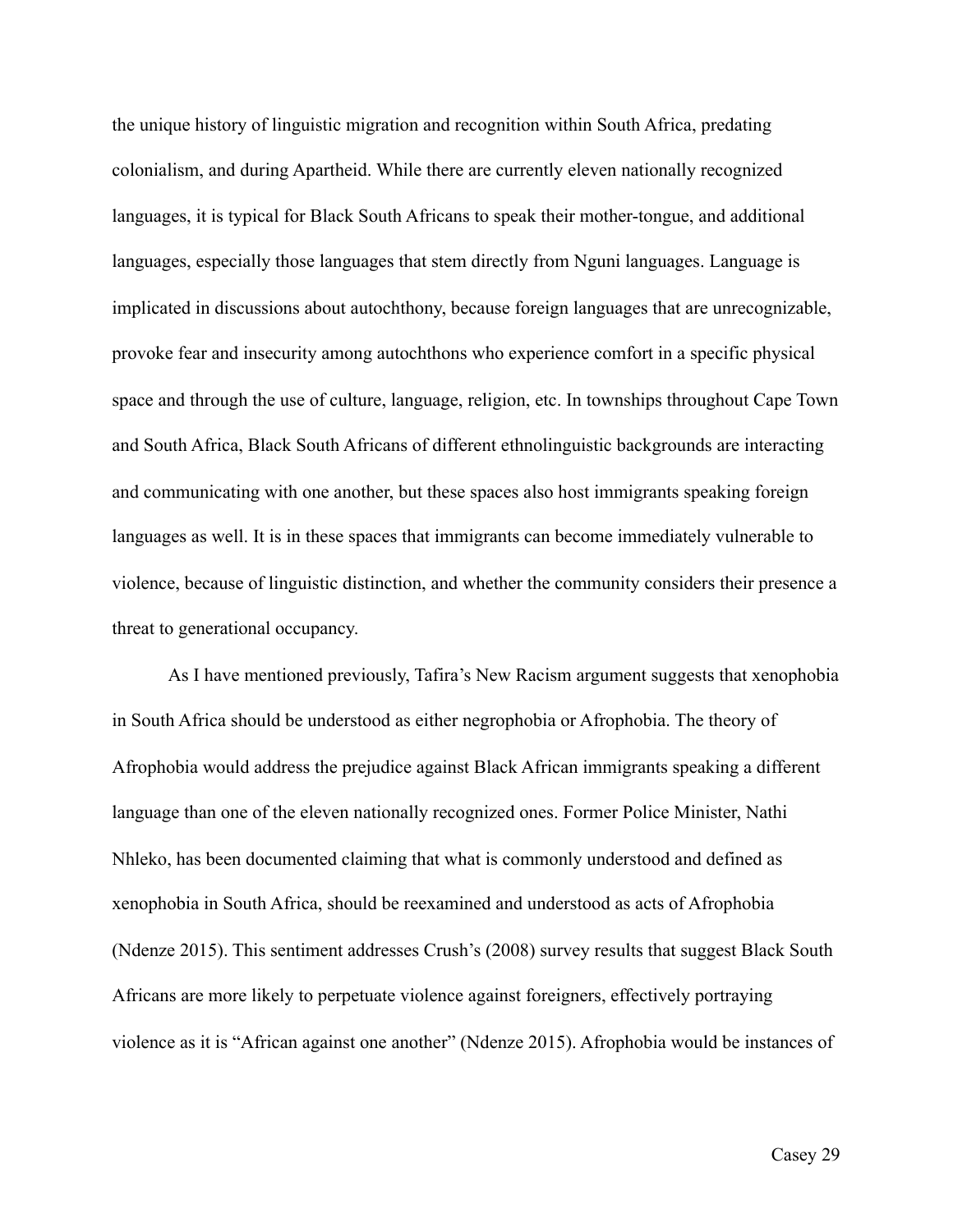violence that occur against Black African immigrants by Black South Africans in South Africa, or vice versa.

 Cape Townian Uber drivers, at least the drivers I encountered while traveling throughout the city and to and from Langa township, were always Black African immigrants from various nations across the continent. One morning, while my room mate and I traveled from Honest Chocolate Cafe on Wale Street, to the SIT classroom in Rondebosch, we rode in an Uber driven by a Black man from Zimbabwe. He had come to live in Cape Town legally, five years ago, and had been driving for Uber for two years. We had only made it about two miles down the road when he asked if we would mind taking a quick detour to the gas station. It was as soon as we drove next to the pump that we heard the Uber driver express his seemingly utter disgust for what he perceived to be "lazy, stupid" Black South African men. These men he was described were sitting by the pay station, on the top of overturned buckets, waiting for our Uber driver to put his car in park. Having witnessed this interaction, I suggest that Afrophobia may also be a condition of internalized anti-blackness, as Tafira suggests. I suggest that further inquiry needs to be made about how histories of colonialism that perpetuated attitudes of anti-blackness, may influence Afrophobia and increasing interactions between Africans in a globalizing world.

 The emergence of new nation states in post-colonial African countries during the 1990s, like the democratization of South Africa in 1994, witnessed increased ideologies of exclusion at national and local political levels (Neocosmos 2008). The politics of fear, Neocosmos (2008) argues, has incited xenophobic discourses at the state level, perpetuated by government officials, fueled by a recognizable elitist South African exceptionalism, and conceptions of South African citizenship rooted in ideas of autochthony (587). Remarks from one of my acquaintances living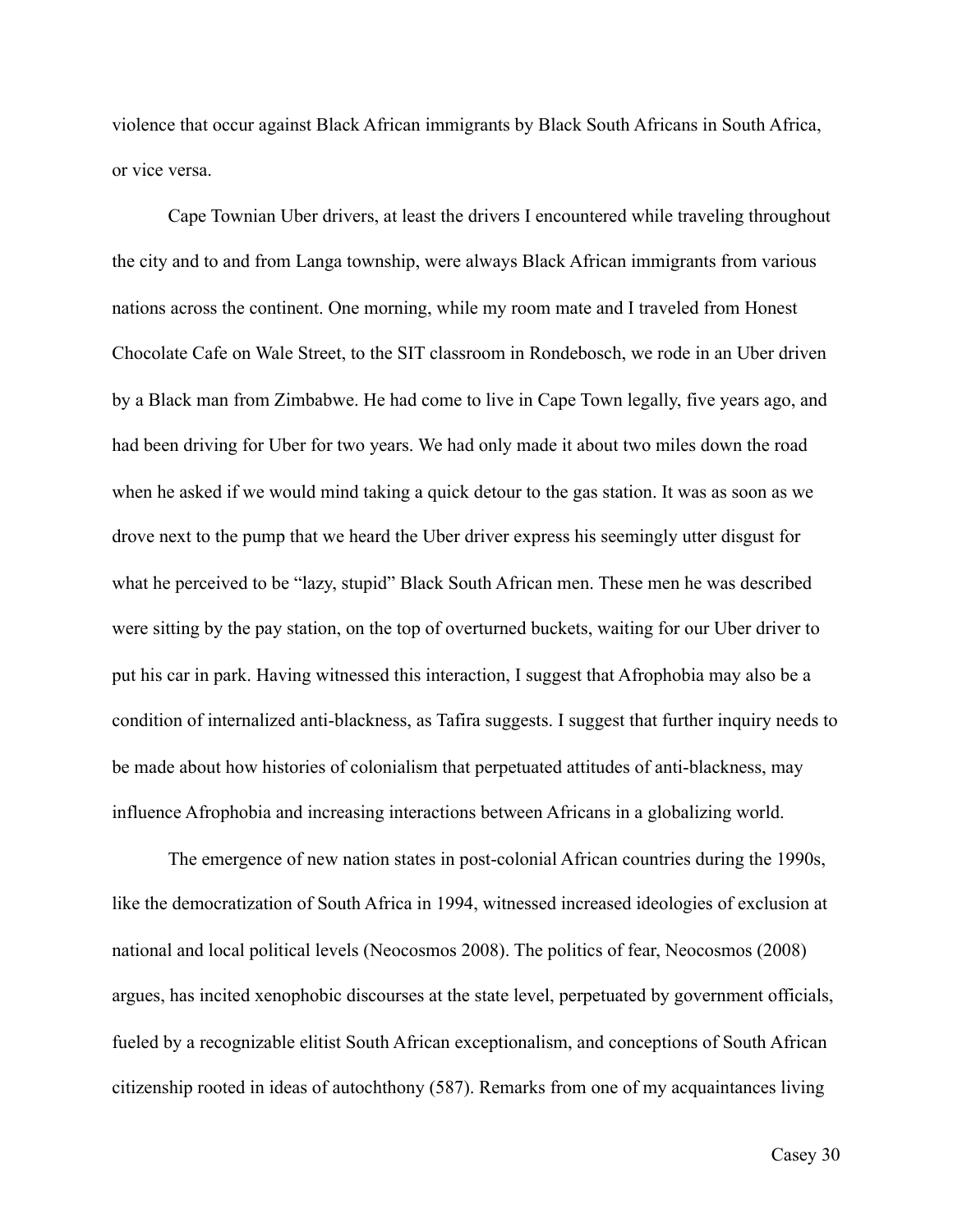in South Africa, who agreed to participate in a semi-structured interview that I conducted, claimed that he believed the government promoted statistics that suggested that 65% of foreigners are migrating to, and working in the country illegally, and that immigrants contribute to increased rates of crime and drug use (personal communication 2018). My informants' sentiment suggests that the government is creating and instilling a narrative of fear within South African citizens that creates a sense of personal insecurity at the hands of foreigners. 'AD,' my informant, claims that the South African government is essentially using the present xenophobic attitudes of local community members to justify placing the blame of current socio-political and socio-economic issues on immigrants.

 The government of South Africa, under former President Jacob Zuma, has become increasingly intolerable of lenient immigration policies and it has been proclaimed that post-Apartheid refugee and immigration policies guaranteeing protection are too generous (Crush 2017). In the wake of xenophobic violence and sentiment, one of the government's attempts to address and mitigate violence between perpetrator and foreign victim is to address the access to mobility that individuals, namely immigrants, have within South Africa. Crush's (2017) argument counters that of the results his organization, SAMP, gathered, because he suggests that immigrants migrating to South Africa positively contribute to the economic, social, and cultural aspects of South African development. Crush's assertion counter the results of a SAMP survey from 2008, that suggest, of the local South African citizens who responded, opinions about immigrants in the country are negative.

 The government is effectively rendering South Africa as an undesirable destination for immigrants, through the implementation of new policies regarding resettlement and access to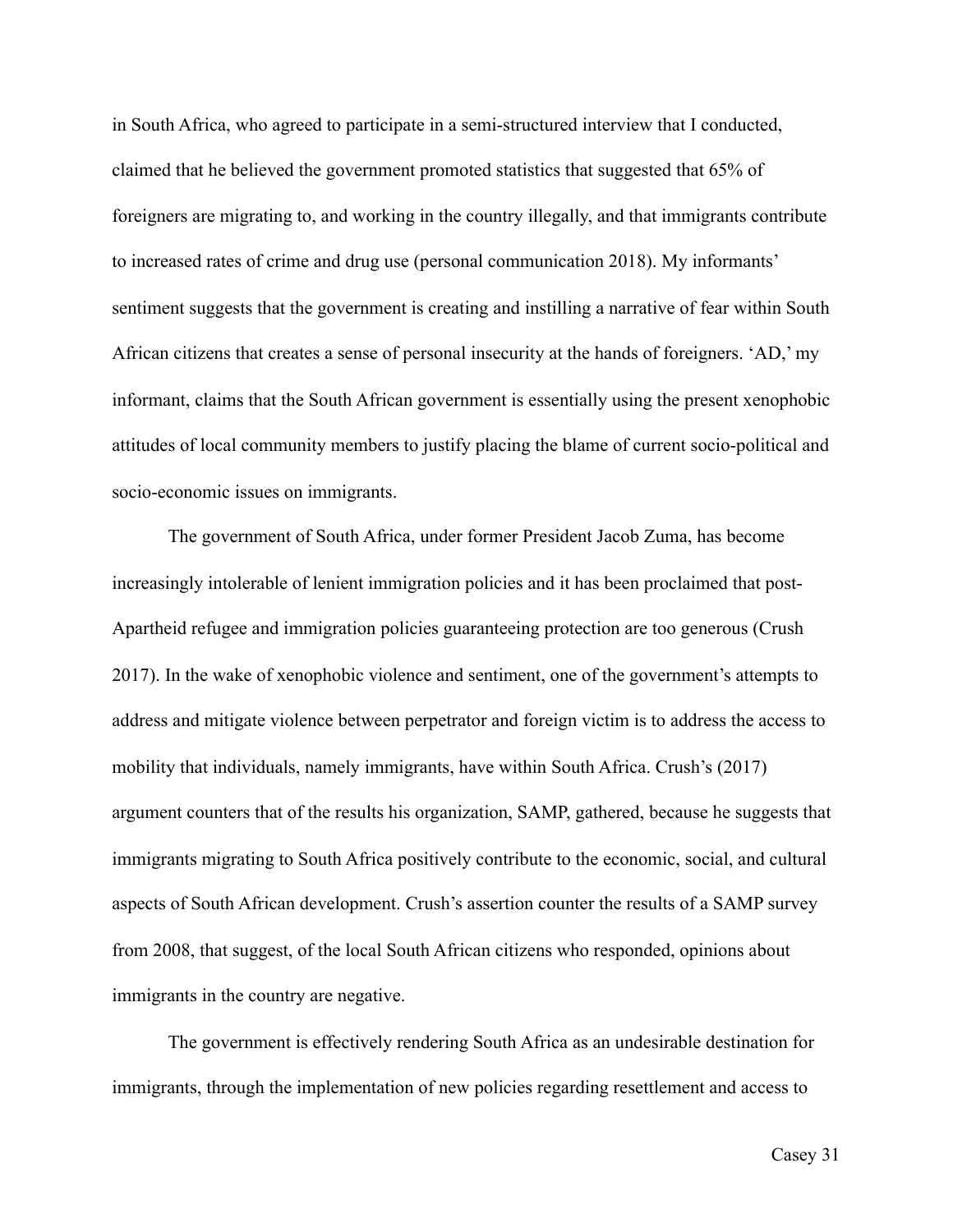resources (Crush 2017). Local authority figures, like that of the Zulu King Goodwill Zwelithini, in 2015, have also been implicit in provoking xenophobic sentiment and violence against foreigners in South Africa, justifying his remarks as necessary to protect the resources and opportunities available to autochthons (Tella 2016). In 2015, after the xenophobic attacks incited by the Zulu King, the Inter-Ministerial Committee on Migration (IMC) began the Operation Fiela, which became effective in cities throughout South Africa (Crush 2017). In Cape Town, authority figures from the local police department, South African Army officials, and traffic and security guards publicly harassed immigrant business-owners at the city's taxi terminal, near the Cape Town train station (Crush 2017). The IMC's intention was to distinguish between immigrants who had entered the country legally from those who had not, and effectively deport them back to their country of origin. The government has attempted to address the situation using methods of intimidation and fear, that consequently, continue to jeopardize the safety and agency of immigrants in Cape Town.

 Exclusionary local politics also manifest through xenophobic violence and act as an extension of national governmental procedures situated in the practice of nation building and securing opportunities for autochthons or citizens (Mapitsa 2018). The formation of identity at the local level is also suggestive of xenophobia's roots in structural and institutional entities, and its ability to be manipulated by perpetrators and governmental officials seeking to promote agendas that enhance South African identity and autochthony over allogènes and foreigners (Mapitsa 2018). Dodson (2010) argues that the government is effectively contributing to xenophobic sentiment by publicly claiming that immigrants place a significant 'strain' on state resources. South African politicians, including that of the Premier of the Western Cape Province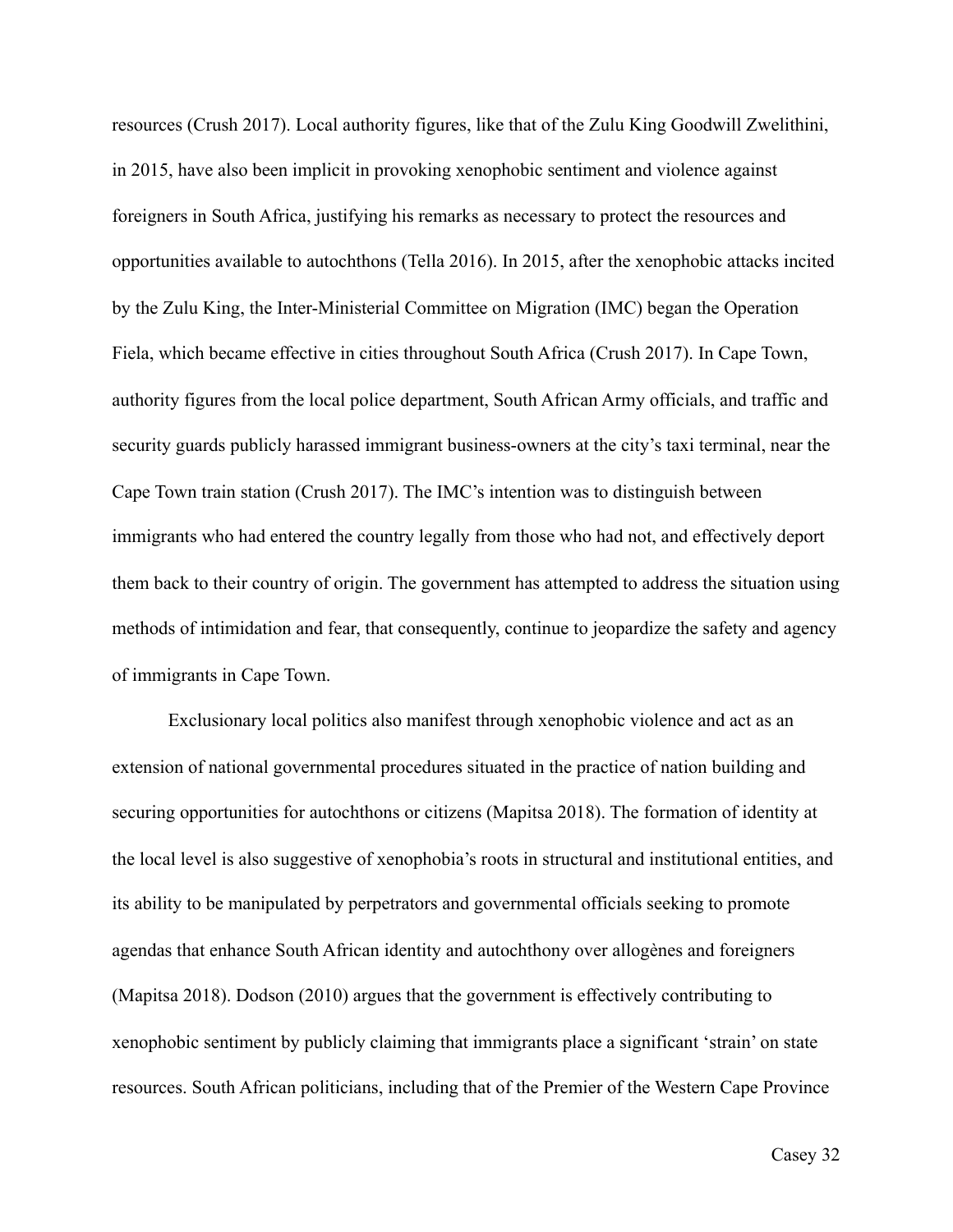(encompassing the city of Cape Town), Helen Zille, has been documented by the press and news media outlets as inciting xenophobic and anti-immigrant sentiment with the use of inflammatory statements that address job insecurity and employment in Cape Town (Neocosmos 2008). I argue that this tactic used by Premier Helen Zille, seeks to redirect the responsibility that politicians and government officials have of addressing and finding solutions to the economic, spatial, and socio-political disparities apparent in post-Apartheid South Africa. By refusing to assume the responsibility of addressing such issues, politicians have essentially pushed the blame onto immigrants, when there should be an extensive reexamination of structural economic and spatial inequality that disenfranchise Black South Africans.

# **Mitigation Efforts**

 Immigration, xenophobia, and issues of autochthony will remain at the forefront of the national conversation if strategies focused on mitigation efforts are not effectively instituted and supported by community organizers, political leaders, and community members. The issue of recurrent xenophobic sentiment and violence in South Africa is recognized as an issue in dire need of an effective solution. Efforts to mitigate xenophobic violence in South Africa have already been made as community members seek to address and put an end to the violence against foreigners happening in the city center in townships like Langa. Gift of the Givers (GOTG) was one of the first non-governmental organizations to respond to the xenophobic violence that occurred in Alexandria township in 2008 (Desai 2013). Within one week after the violence, GOTG provided R1 million worth of goods (approximately \$80,000.00), to Alexandra township and other parts of the Gauteng province (Desai 2013). GOTG has since opened up a center in Cape Town, to assist in the efforts to mitigate xenophobic violence within the city. GOTG is a

Casey 33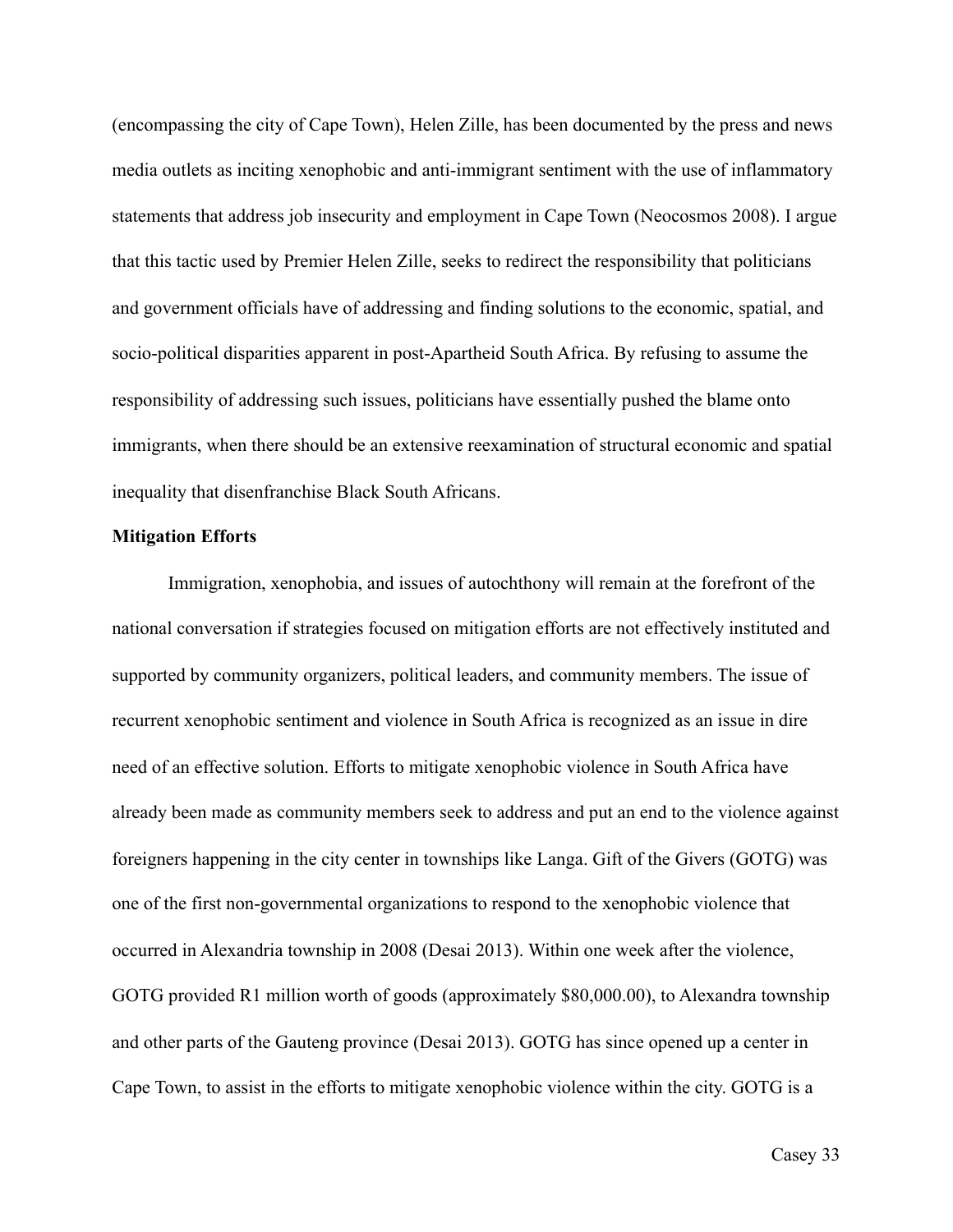South African organization that is funded by South African donors (Desai 2013). The fact that GOTG was able to raise R1 million in supplies within one week after the violence alludes to the presence of a network of people living in South Africa determined to respond effectively and quickly to xenophobic violence. Desai (2013) does not provide the demographic information as to who contributed or donated to the efforts of raising provisions for displaced and threatened peoples, but due to the socioeconomic disparities previously discussed, I would assume the middle to upper White South African population contributed significantly because of their access to resources.

 A community organization based out of the Western Cape, the Social Justice Coalition (SJC) collaborates to create effective solutions to the issues posed from structural inequalities stemming from the Apartheid-era (Robins 2009). These issues include housing and spatial inequality, access to quality education, access to healthcare facilities and programs, etc (Robins 2009). By addressing the structural inequality that remains apparent in Cape Town and in South Africa more generally, SJC is attempting to understand and respond to the issues that contribute to xenophobic sentiment and violence. It would be most effective for organizations and mitigation efforts to confront the realities faced by perpetrators and victims when trying to end xenophobic violence, because I argue that the spatial and socioeconomic disenfranchisement of Black South Africans contributes to the violence.

 The Action Support Center utilizes conflict systems and transformations strategies to address the structural violence implicated in poverty. Conflict systems analysis allows organizations like the Action Support Center to create programs, prevent violence, and facilitate community engagement and learning (Smith 2017). Smith suggests that the structural violence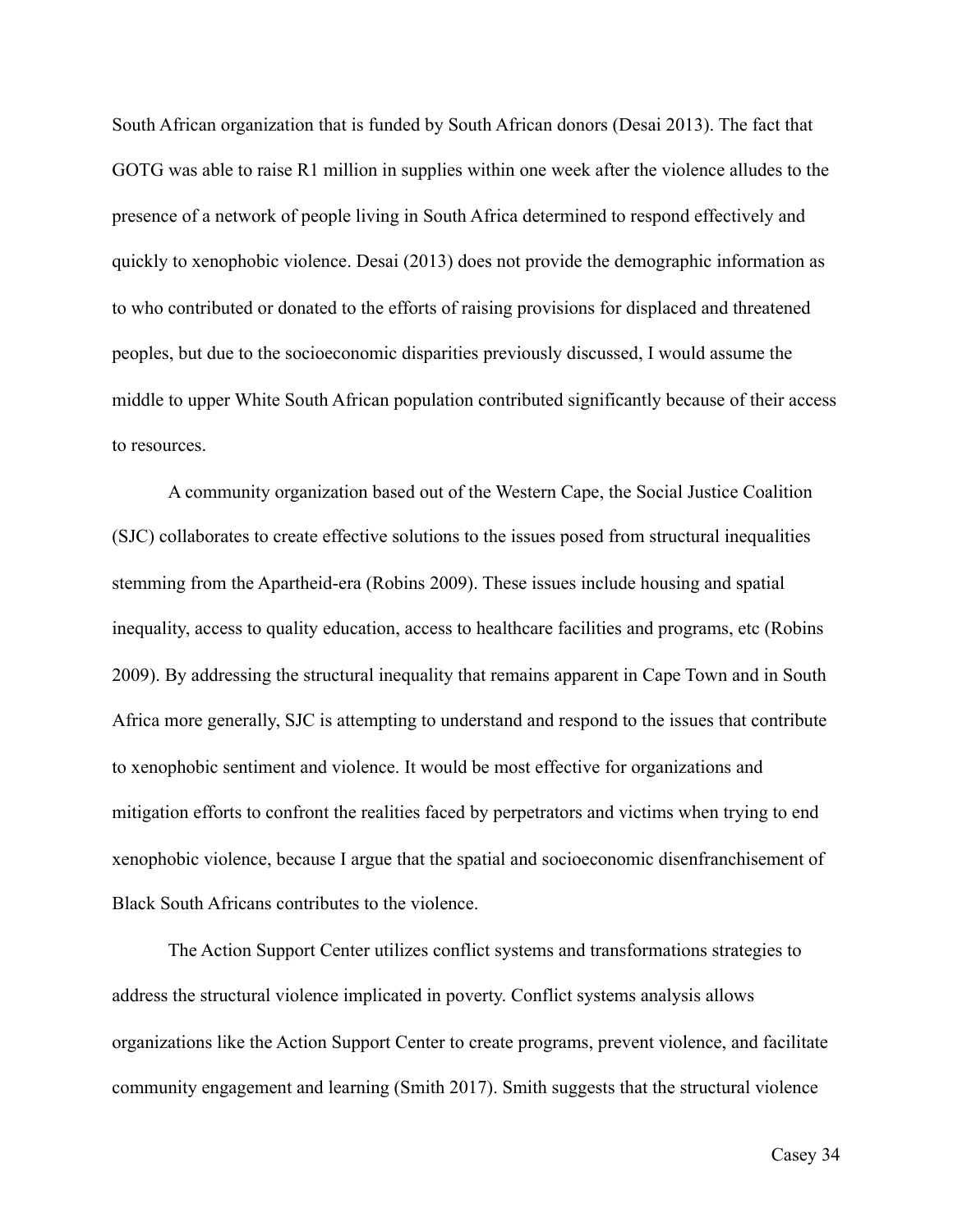evident within South African society today is a continuation of the systemic racial violence from the Apartheid-era.

# **Conclusion**

I believe that my inability to be present in Cape Town, South Africa, significantly limited the results of my qualitative research on xenophobia, its' manifestations, perpetrators, and mitigation efforts. I believe that I would have had more success securing interviews and being able to create a more dynamic collaborative relationship with my interview participants had I been in Cape Town, and been able to meet directly with individuals to speak with them about their understanding of xenophobia. As an anthropology student, it is in my training and theory to want be present in the field while conducting research. It is my responsibility to ensure I produce the most accurate representation and interpretation of the peoples whom I've interviewed, as well as the intersecting realities of culture, politics, economics, space, and power within my research site.

 My intention was to create a collaborative and 'working relationship' with the individual participants whom I interviewed, and I believe this would have been more efficient and successful had I been in Cape Town, with the ability to communicate in-person. I also believe my presence in Cape Town would have provided more agency to the individuals whom I interviewed, because I would have been able to provide them with a more immediate sense of agency as to the process of interviewing. I was limited by my resources, and I initially contacted six individuals in the ways in which I thought were most appropriate, but not necessarily in the ways in which would have been most convenient to the individuals I contacted.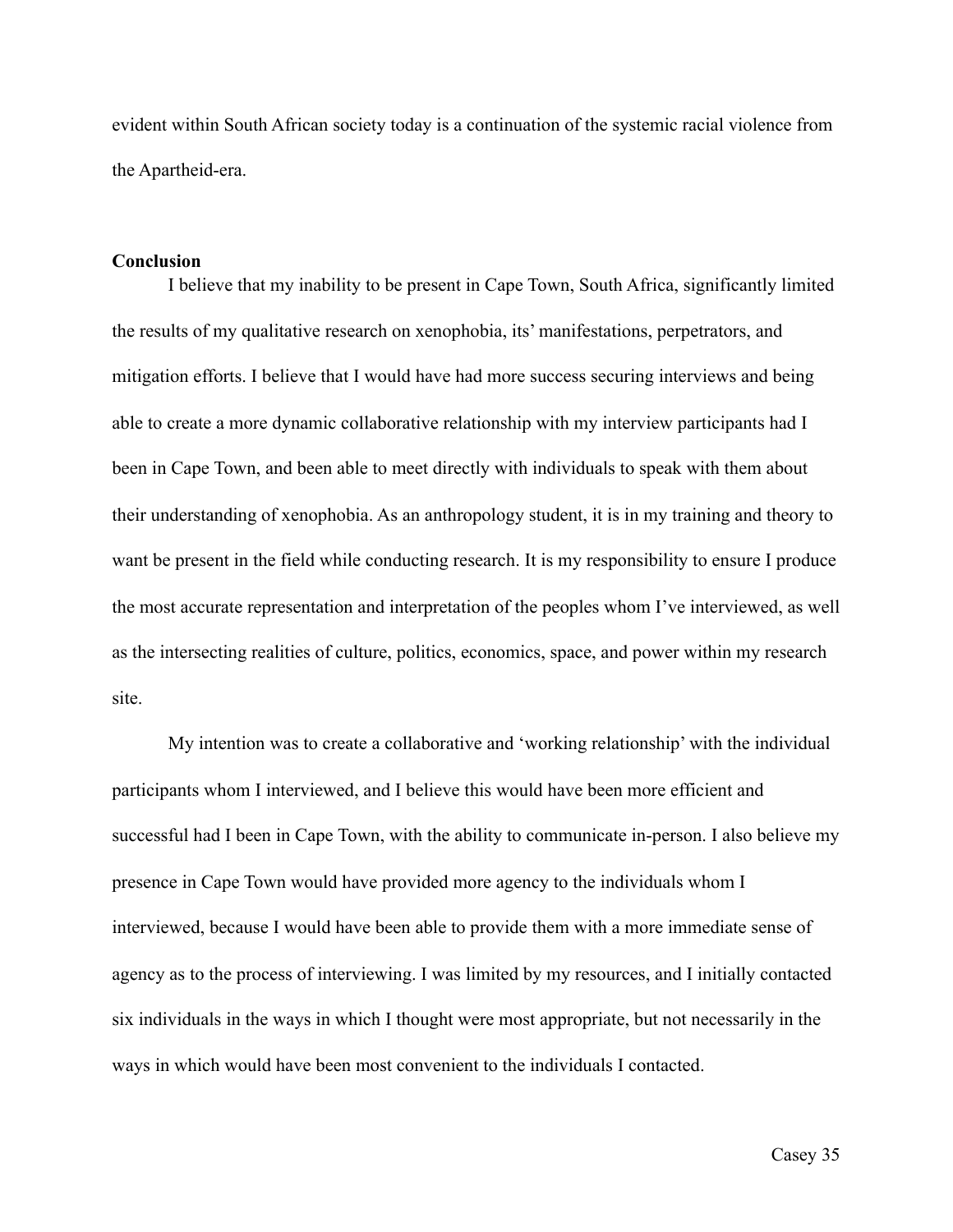After critical reflection I also believe that language may have limited my ability to include literary and news sources because I am only able to speak, read, and write in English, and can only speak and read elementary isiXhosa. I believe that while I was living in Langa Township with my home stay family, I was limited in my ability to speak with them in isiXhosa, which was not my Mamas first language but it is the language she and Tata speak at home and in their community. I believe I was unable to engage with them in deep and meaningful ways as I attempted to more fully comprehend how they make sense of their lived experiences and how they relate those experience with the world around them. I sheepishly admit my inability to communicate effectively with my home stay parents in isiXhosa and with AD who also speaks isiXhosa as his home language. As an anthropology student, I have been trained to conduct fieldwork while learning and speaking the common language of the community members of which I am living and conducting ethnographic fieldwork. Had I been living in Cape Town for a longer duration of time, instead of one semester, I believe that I could have improved my knowledge and language acquisition of isiXhosa.

My personal recommendations for further inquiry and exploration of the perpetuation of violence against foreigners in Cape Town would be to expand the number of interview participants in rider to create a larger narrative-based, emic perspective regarding violence and autochthony. I recommend that further discussion include the LGBTQAI experience as it relates to xenophobia in Cape Town, as my positionality prohibited me from exploring that avenue of research effectively. I also suggest that further exploration include perceptions and theory of violence against foreigners from the South African perspective rather than models created by theorists in the global North, to include the arguments of South African scholars as they relate to,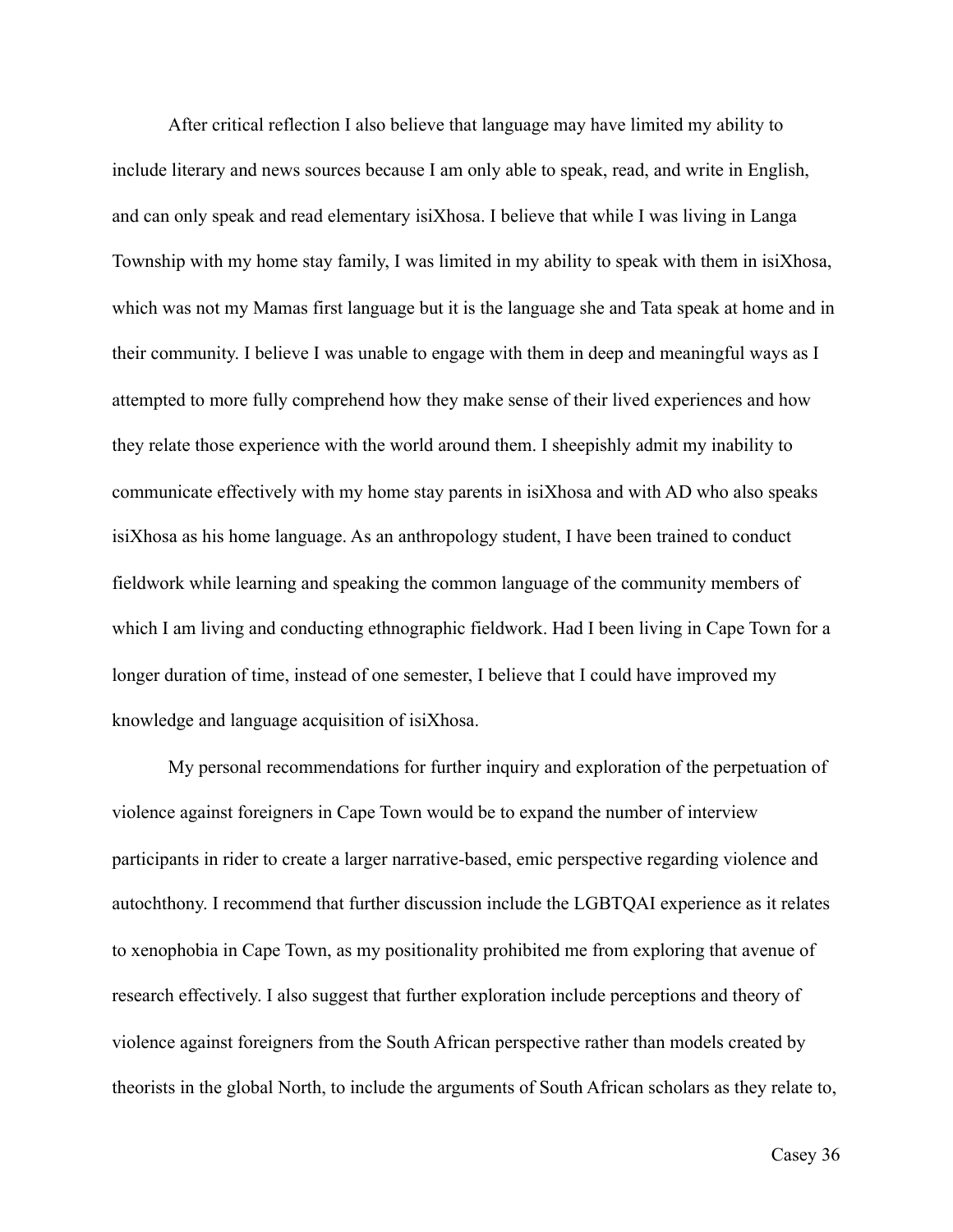and make meaning from their country's experience with violence. I also wonder if Afrophobia and internalized anti-blackness contribute to the anti-Black African foreigner in Cape Town, as a country still implicated in neocolonial processes of Black disenfranchisement and issues of autochthony and belonging.

 The unique manifestation of xenophobic violence present and persistent within South Africa is informed by perceptions of autochthony and fueled by the remaining structural inequality of a post-Apartheid society. For a country trying to heal the traumas of colonialism and systemic oppression, it is unique that Black South Africans, as a formerly, and currently, oppressed group of people, would inflict violence upon Black African immigrants migrating to South Africa. To effectively mitigate and eradicate xenophobic sentiment and violence within the country, the socioeconomic disparities between White and Black South Africans and immigrants must be addressed. The South African government should no longer deny or refrain from addressed the consequences of remaining structural and spatial inequality, nor shift the responsibility of failing to address the issues onto the presence of immigrants. Addressing the question of land repatriation to Black South Africans and trying to close the wide economic disparities between South Africans will mitigate xenophobic violence as a result.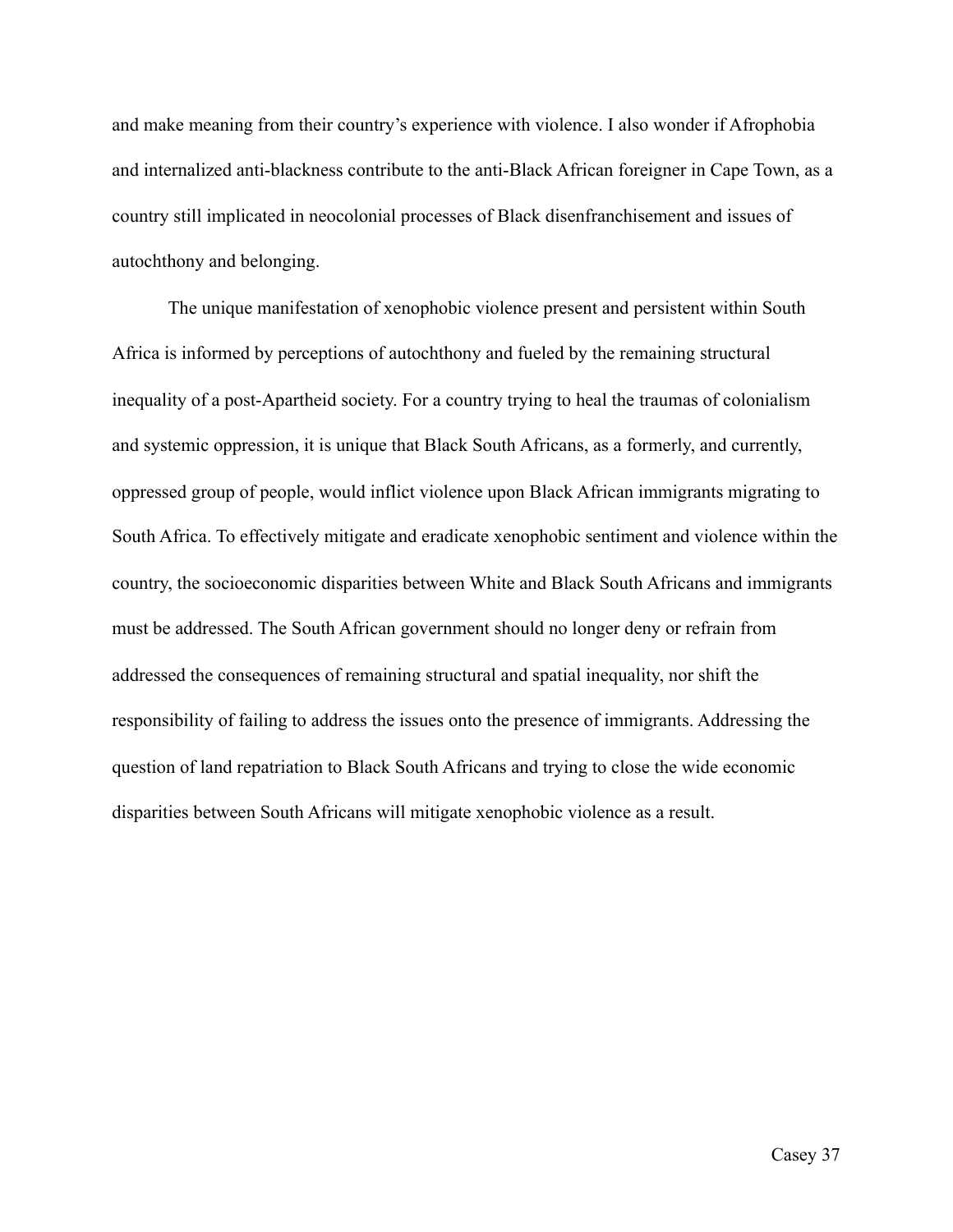# **Works Cited**

Crush, Jonathan

 2008 "South Africa: Policy in the Face of Xenophobia." *Migration Information Source*: 1-10.

 2017 "Rendering South Africa Undesirable: A Critique of Refugee and Informal Sector Policy." *SAMP Migration Policy Series* 79: 1-32.

Ceuppens, B. and Peter Geschiere

 2005 "Autochthony: Local or Global? New Modes in the Struggle over Citizenship and Belonging in Africa and Europe." *The Annual Review of Anthropology* 34: 385-407. Desai, Ashwin and Goolam Vahed

 2013 "Non-Governmental Organizations and Xenophobia in South Africa: A Case Study of the Gift of the Givers." *Alternation Special Edition* 7: 241-266. Desai, Ashwin

 2015 "Migrants and Violence in South Africa: The April 2015 Xenophobic Attacks in Durban." *The Oriental Anthropologist* 15(2): 247-259.

Dodson, Belinda

 "Locating Xenophobia: Debate, Discourse, and Everyday Experience in Cape Town, South Africa." *Africa Today* 56(3): 3-21.

Feinberg, Harvey M.

 1993 "The 1913 Natives Land Act in South Africa: Politics, Race, and Segregation in the Early 20th Century." *The International Journal of African Historical Studies* 26(1): 65-109.

Gambetti, Zeynep and Marcial Godoy-Anativia

 2013 "Rhetorics of Insecurity: Belonging and Violence in the Neoliberal Era." *Social Science Research Council*: New York University Press.

Geschiere, Peter

 2009 "The Perils of Belonging: Autochthony, Citizenship, and Exclusion in Africa and Europe." *The University of Chicago Press*.

Jason Hickel

 2014 "Xenophobia in South Africa: Order, Chaos, and the Moral Economy of Witchcraft." *Cultural Anthropology: The American Anthropological Association* 29(1): 103-127.

Mapitsa, Caitlin Blaser

 2018 "Local Politics of Xenophobia." Journal of Asian and African Studies 53(1): 3-19. Morreira, Shannon

 2010 "Seeking Solidarity: Zimbabwean Undocumented Migrants in Cape Town, 2007." *Journal of Southern African Studies* 36(2): 432-448.

Morris, Alan

 1998 "our Fellow Africans make our Lives Hell:" the Lives of Congolese and Nigerians Living in Johannesburg. Ethnic and Racial Studies 21(6): 1116-1134. Ndenze, Babalo

 2015 "We Are Facing Afrophobia With Attacks on Foreigners, Says Minister." *The Star*: 4.